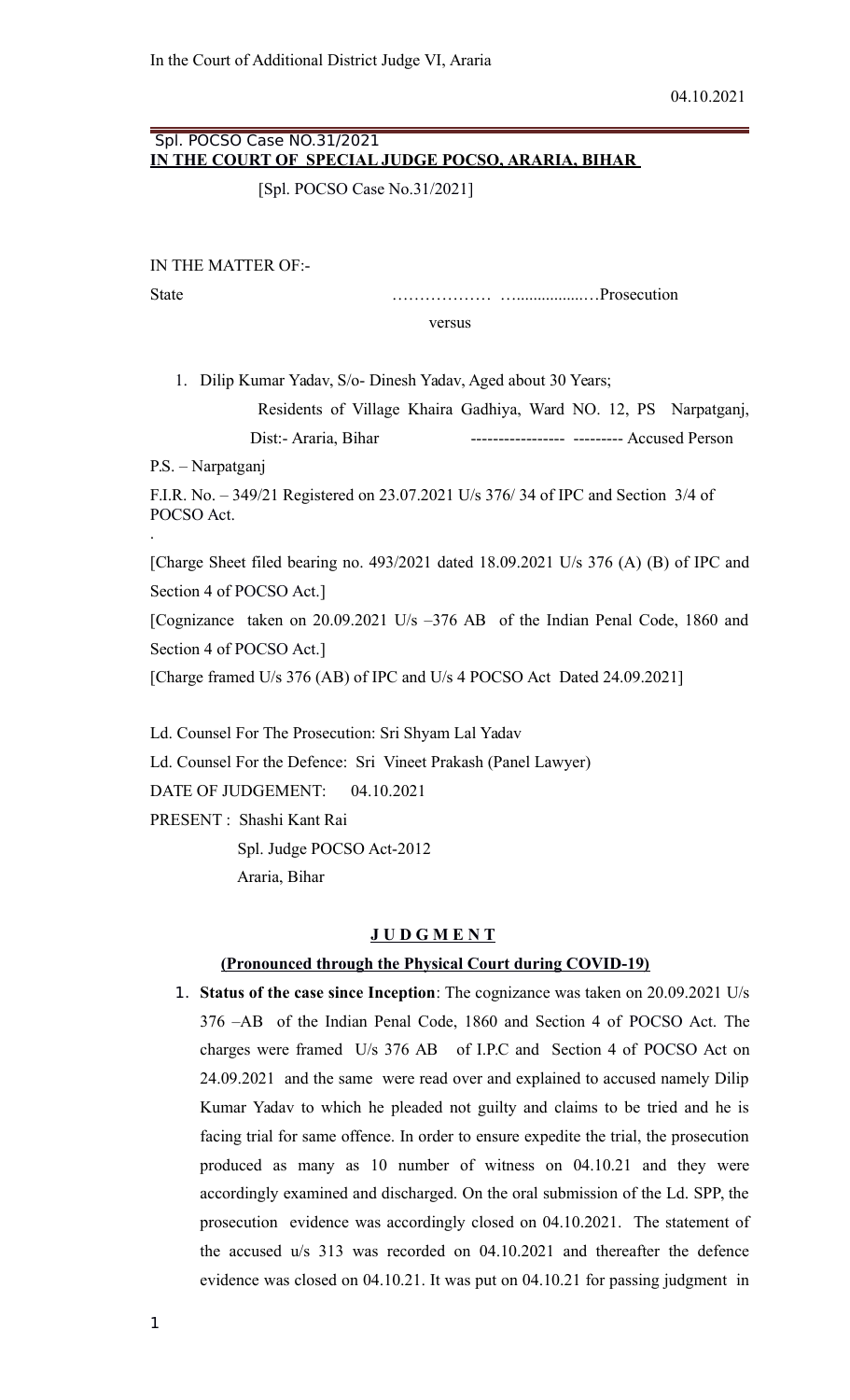the same date in second half and as a result this judgment. **It is not out of place to mention here that the case in hand has been disposed of within one day from its opening and all the ten witnesses examined on same date and result was declared i.e. 04.10.2021 accordingly.**

- 2. **The Factual Matrix of the case are as follows**: The genesis of the present case is sexual assault ( Rape ) on a 08 years female child (herein after called as "the victim"). It is alleged by the informant namely Mother of the victim child that on 22.07.21 at about 6.00 O'clock in the evening, the victim went to wash the pots on the tap nearby the house. When she was going to her home after washing the pots then the accused namely Dilip Yadav took advantage to her loneliness. The accused Caught the hand of the victim and brought her inside the house and forcefully raped her. The mother of the victim upon listening shouting and thereupon she rushed and came in the courtyard. She shouted in the courtyard as to what happened and where are you but no response came. Thereafter, she entered into the house and came to saw that her daughter is lying on the cot in a unconscious state of mind and her clothes were covered with blood. The mother of the victim started shouting upon which the villagers came. The victim with the help of the villagers was brought for treatment from the village doctor. The situation of the victim started worsening due to continuous flow of blood. The mother of the victim hired a vehicle from one Manish Yadav and rushed to Forbesganj Hospital. The doctor of the Forbesganj Hospital referred the victim to Purnia for her better treatment. She came to Purnia Emergency Hospital Forbesganj where she became conscious. When she became conscious then she started weeping and narrated the fact that one Dilip Kumar Yadav caught my hand and brought inside the house and committed wrong act with me. The accused Dilip Yadav also reached in the Purnia Hospital. When on becoming conscious, the victim narrated the incident and narrated the name of Dilip Yadav who committed rape with her then on listening the same, the accused fled away from the hospital. The cousin brother of Dilip Yadav to whom I do not identify, came to the hospital at about 2.30 O'clock and asked me to close the case in lieu of 1 lac fifty thousand and the matter should not reach to the police. My husband denied to take the money. We asked the Doctor Azharuddin to call the police. The doctor called the Forbesganj Police and narrated the incident to the police.
- 3. On appearance of the accused person before this Court, after furnishing the copies of the documents u/s 207 of Cr.P.C. and having heard both parties, charges against the accused Dilip Yadav u/s 376 AB of the IPC read with section 4 of POCSO Act and particulars of the charge on being read over and explained to the accused person, he pleaded not guilty and claimed for trial.

4.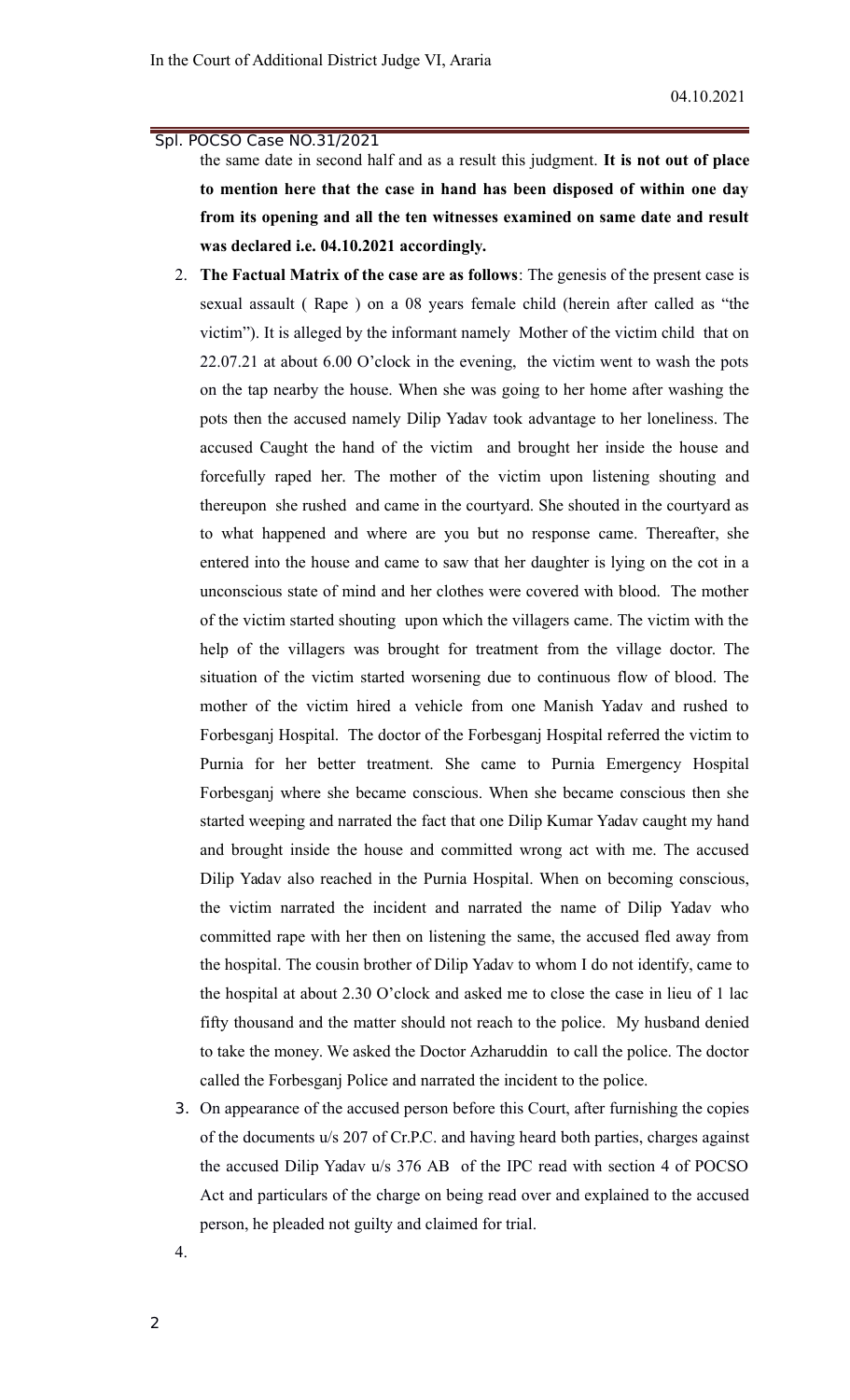4. The case of the defence is the general denial of whole of the prosecution case and the accused have taken the plea of innocence at the time of recording his **statement u/s 313 Cr.P.C.** .The defence did not adduce any evidence.

5. Now the point for determination is whether the prosecution has been able to prove charges leveled against the accused beyond all the reasonable doubts? The points for determination are as under:

a) Whether accused Dilip Yadav committed rape upon Miss 'X' (Victim) who is almost 8 years of age ?

b) Whether accused committed aggravated penetrative sexual Assault/ Penetrative Sexual assault upon Miss 'X' (Victim) who is below 12 years of age ??

#### **FINDINGS**

- 6. Heard arguments and perused the case record.
- 7. It has been argued by learned Special PP that prosecution beyond all reasonable doubt established the case of the prosecution and victim is below 12 years of age has been proved. Learned Special PP contended that medical evidence as well as ocular evidence pointed guilty of the accused and discuss the incident of rape of the victim girl and run away of the accused from the The Royal Purnea Emergency Hospital Forbesganj further strengthen the prosecution case and benefit the prosecution case and prosecution fairly able to establish the charge of prosecution against the accused beyond all reasonable doubt and accused entitled for exemplary punishment to stop the similar nature of the crime from the society.
- 8. Learned counsel appearing for the accused submitted that as per Fardbayan the incident took place on 22/07/19 and FIR was lodged on 23/07/21. There is no whispering in delay in lodging the FIR. Therefore, delay not being explained the prosecution case is fatal. He further submitted that FIR is not clear on the point of exact place of occurrence whether it took place inside the house. Learned counsel further submitted there is a contradiction in the time of incident disclosed by the prosecution. Learned counsel again pointed out that there is contradiction in the statement of victim made before learned Magistrate u/s-164 CrPC and before the court. He submitted that in order to spoil the political carrier of the accused, he has falsely been implicated. Learned counsel submitted the medical report does not point recent sexual intercourse or assault and further medical report does not point penetration and same is missing to attract the ingredient of section 375 IPC and ingredient of section 3 of the POCSO Act to attract the penal provision of section 376AB and section 6 of the POCSO Act and age of the victim is not proved below 12 years. Other PWs contradicted the statement of informant and her daughter and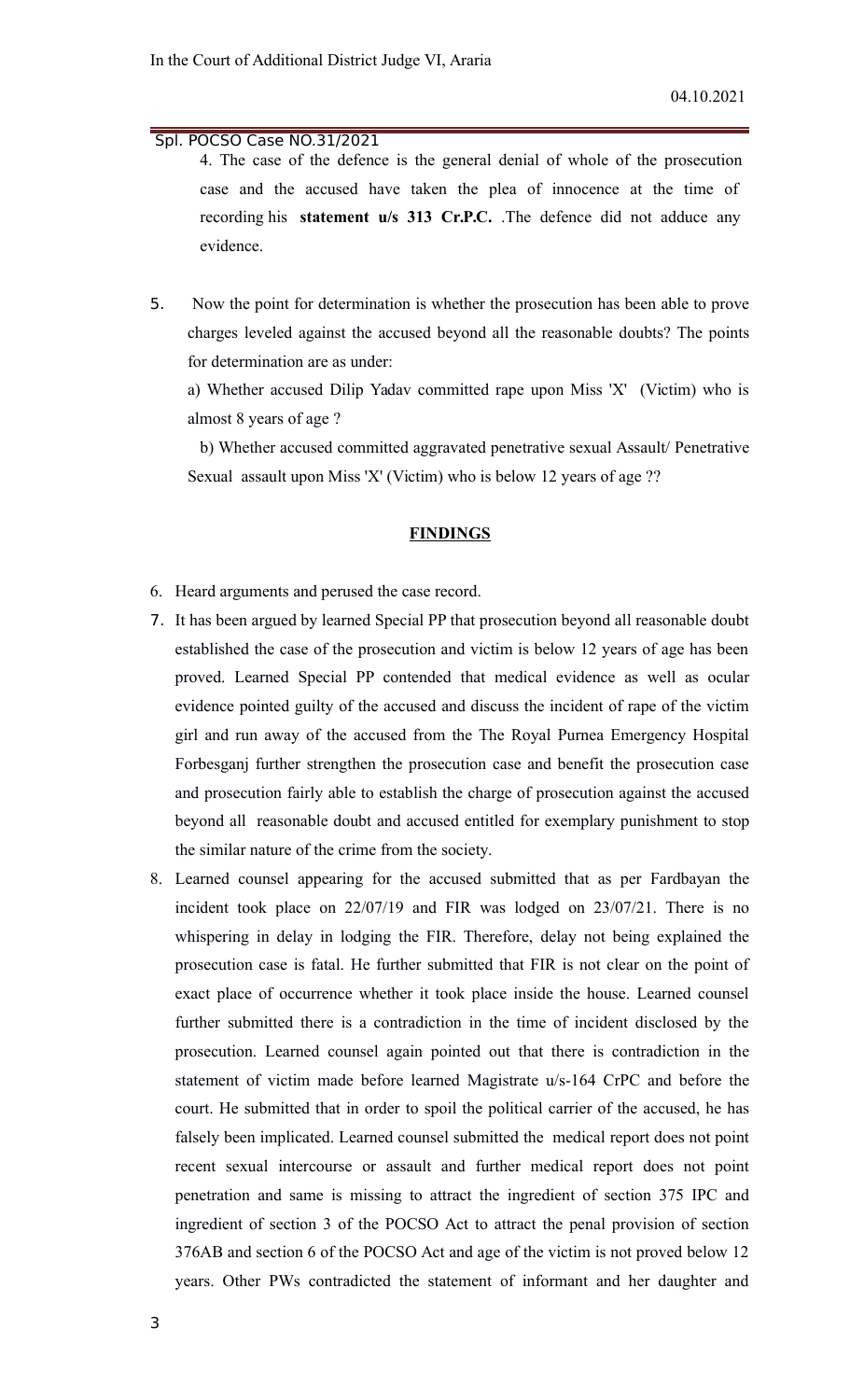therefore, prosecution case is not established and when PW-1- victim; PW-2, mother of the victim, PW – 3 Father of the victim and other witness are hearsay are the relative of the victim and are interested witness and there being presence of enmity between the families their piece of evidence is not a safe piece of evidence to rely upon and prosecution failed to established the charge beyond all reasonable doubt.

#### **DISCUSSION, DECISION AND REASON THEREOF:**

- 9. Ext-7 is the Fardbayan. PW-2 is the informant. She in Ext-7 Fardbayan made statement that on 22/07/21 at about 6 pm the victim went to wash the pots on the tap nearby the house. When she was going to her home after washing the pots then the accused namely Dilip Yadav took advantage to her loneliness. The accused Caught the hand of the victim and brought her inside the house and forcefully raped her. The mother of the victim upon listening shouting and thereupon she rushed and came in the courtyard. She shouted in the courtyard as to what happened and where are you but no response came. Thereafter, she entered into the house and came to saw that her daughter is lying on the cot in a unconscious state of mind and her clothes were covered with blood. The mother of the victim started shouting upon which the villagers came. Thereafter, she came to the hospital where her daughter narrated about the commission of rape by the accused namely Dilip Yadav.
- 10.At the time of adducing evidence PW-2 stated that her victim daughter is residing with her. She narrated in her Examination in chief that the occurrence took place 2-2 ½ months ago at about 6.00 PM and at that time she was arranging bamboo. She heard shouting. She proceeded towards the noise by calling the name of the victim. Amrita Amrita. The age of my daughter is about 08 years old. When she went to her daughter then she came to saw that her daughter is unconsciously lying on the land covered with blood. She called her husband who came with village doctor but the situation did not improve. Thereafter, she rushed to the Forbesganj Hospital. The doctor at Forbesganj Hospital referred the victim to Purnia Hospital. The victim was admitted in The Royal Emergency Hospital Purnia (Dr. BN Chaupal). She became conscious on the second day of the occurrence. She further testified that the accused came to the hospital. The victim on seeing the accused narrated that the he committed rape with her on which the accused fled away. The doctor asked her that her daughter has been raped. The police was accordingly informed. The Female Daroga Ji came who recorded my statement and took my thumb impression. The Daroga Ji came at my house and inspected the place of occurrence and collected the clothes covered with blood. The statement of my daughter was recorded in Araria Court. My daughter was saved because of treatment. Twelve stitches on private parts of her daughter were given by the doctor. She further identified the accused namely Dilip. Her victim daughter disclosed the incident to her that accused committed rape with her and pointed towards the accused in the hospital and thereafter the accused fled away from the hospital. She in her Fardbayan as well as in her statement on oath stated that her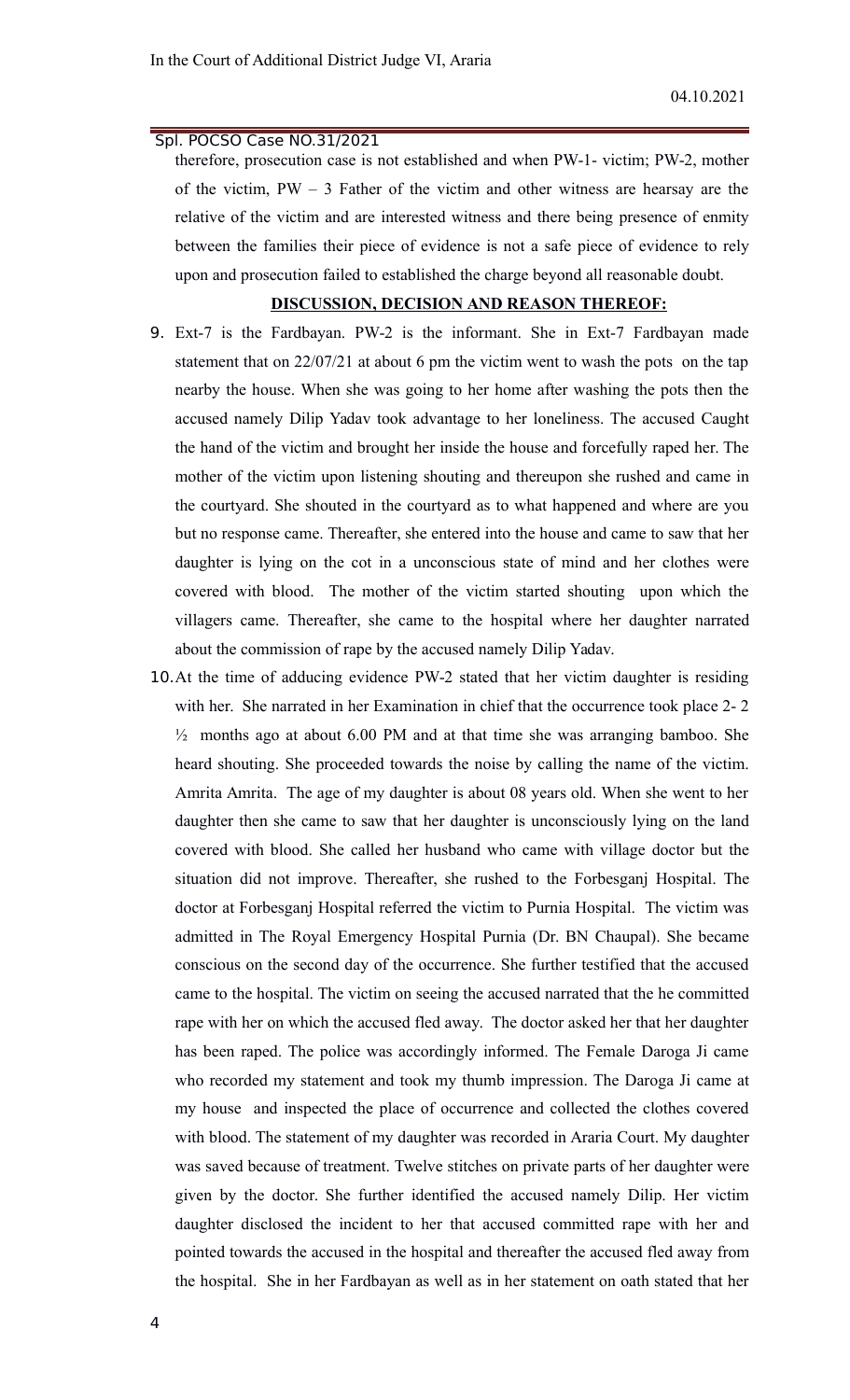victim daughter narrated the incident of rape with her in the hospital after becoming conscious and the victim pointed towards the accused in the hospital itself. Pw-2 specifically stated place of occurrence which is the house of victim and accused took her daughter inside the house Thus, the submission of the learned defence counsel that informant stated different place of occurrence is devoid of merit and statement of the informant made in her Fardbayan, before police and court show only one place of occurrence which is accused house where according to informant incident of rape took place. Nothing has been extracted from the mouth of PW 2 in the cross examination and her testimonies remained unshaken. No material contradictions or improvement has been extracted from the mouth of PW 2 in order to shake her credibility and trustworthiness.

- 11.PW 1 is the victim. She has testified in her Examination in Chief that the accused Dilip Yadav committed rape with her after opening clothes and undergarments. There was evening time. She was keeping the pots after washing. At that very time, the accused Dilip came and opened my clothes. The accused came on the body of the victim. The accused entered the penis into the vegina of the victim. The blood started to flow from the vegina. When the victim shouted then the accused pressed her mouth. She became faint. I recognized him when I became conscious. She further testified that I met with Daroga Ji first time at The Royal Purnea Emergency Hospital. The Daoga Ji took my statement. Daroga Ji brought me Araria from Ambulance and my statement was recorded by the Hakim. I put my thumb impression as well. My father and mother were also present there. My life was saved because of treatment. My clothes were soaked with blood. She further identified the accused namely Dilip Yadav. She denied lodging of FIR due to village politics.
- 12. Nothing has been extracted from the mouth of this witness. She has remained steadfast and consistent and nothing has been elicited in order to demolish her trustworthiness and credibility.
- 13.The prosecution examined PW 3 who is the father of the victim. He testified that the informant is her wife. My wife filed this case. The age of my daughter is 8 years. She studies in the village school. My wife's statement was recorded in Royal Purnia Hospital where my daughter is subjected to treatment. My wife put her thumb impression on the written report and I put my signature on the written report which was marked as Exhibit- 1. The occurrence took place on 22.07.202 at about 6-7 PM in the evening. The accused namely Dilip Kumar committed rape with my daughter. I saw bleeding from private part of my daughter. My daughter subjected to treatment from the village daughter but her situation did not improve. Thereafter, they rushed to Referral Hospital from there she was referred to Purnia Hospital. My daughter was admitted in The Purnea Royal Emergency Hospital Forbesganj. Dr. D. N. Chaupal/Prasad , Azharuddin and Priti Kumari treated my daughter and narrated to me that rape has been committed. When my daughter became conscious then she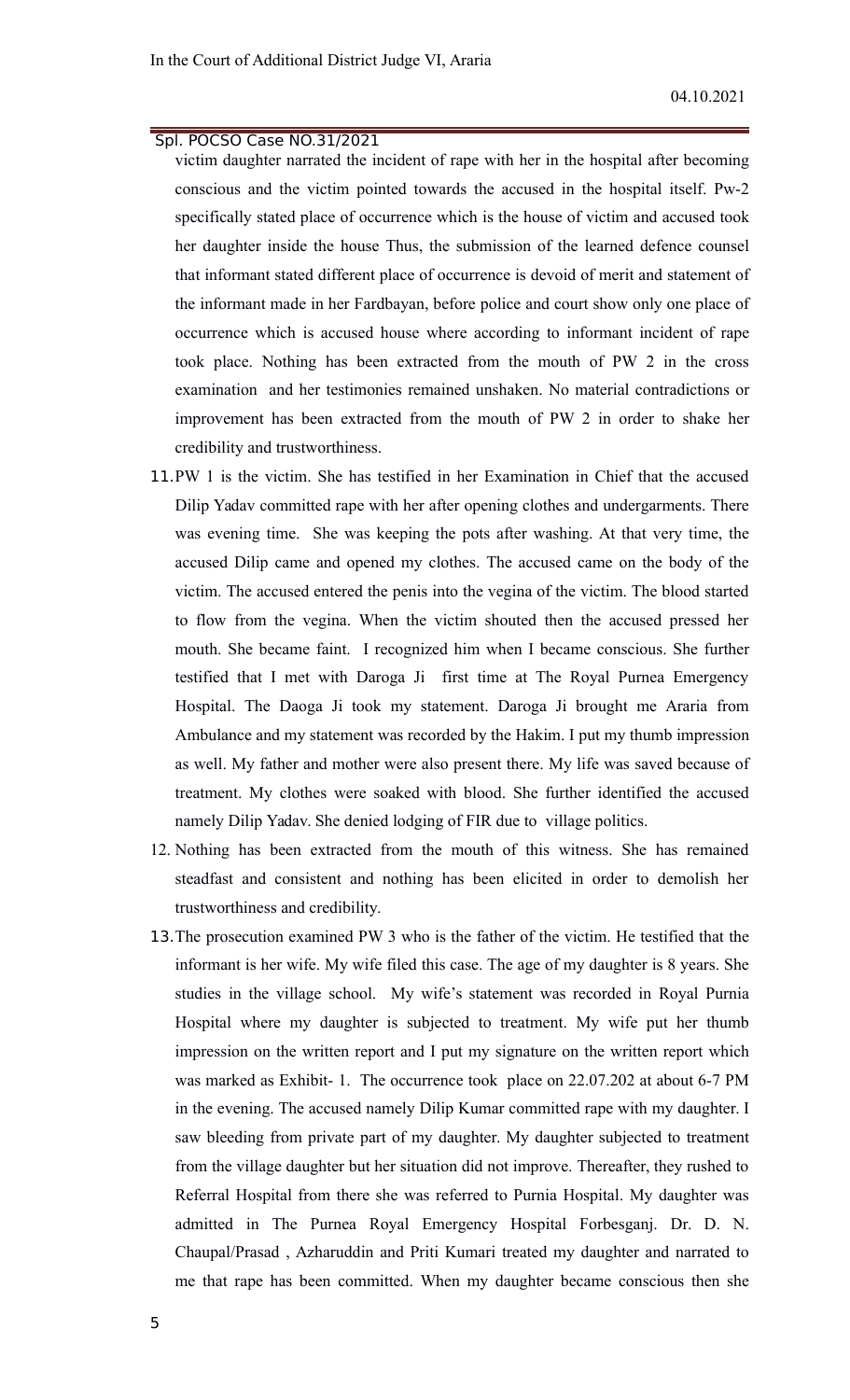narrated that this is Dilip Yadav who committed rape with me. He further testified that I shown the place of occurrence to Daroga Ji and gave my statement. The seizure list was prepared. The Daroga Ji collected the clothes covered with blood such as red colour under pant, piece of sari covered with blood. I along with Tribhuvan and Manish put signature on the seizure list and the same were marked as Exhibit-  $2 \&$ 2/1. The school certificate was handed over to the Daroga Ji and the same was marked as Exhbit-3.

- 14. On the scrutiny of his entire testimony, it is evident that nothing has been extracted from the mouth of this witness in order ot demolish his trustworthiness and credibility. He has narrated the boundary of the place of occurrence at Para 2 of his cross examination. He further denied that the accused has falsely been implicated due to the village politics.
- 15. The prosecution examined PW 6 who happens to be the brother of the victim. This witness is 9 years old. He has deposed in his Examination in chief that the victim is my sister. When I switched on the light of the room then the accused namely Dilip Yadav switched off the light of the room. I was at my home. The accused slapped me when I switched on the light. When I switched on the light then I saw that my sister was lying on the cot and there was bleeding from the private parts of her sister and the clothes were covered with the blood. When the mother came then I shown her. She immediately called my father. My father came with doctor and thereafter went to hospital. My mother was collecting bamboo at that very time. The accused committed rape with my sister by removing her pant. He committed rape after slapping me and after switching off the light. Dilip Asked that I am calling from phone to someone else and so you do not switch on the light and thereafter committed rape with my sister. In the cross examination at Para 2 he further testified that I fled away from the place occurrence when the accused slapped me and returned home after 15- 20 minutes from the house of my uncle. The accused Dilip fled away prior to my reaching there. I reached and switched on the light. Dilip committed rape. The blood was flowing from the private parts of my sister. My mother immediately reached on the place of occurrence.
- 16. On the close scrutiny of entire testimony, it is apparent that nothing has been elicited from the mouth of this witness in order to shake his credibility and trustworthiness. He saw the accused Dilip in the room which is the place of occurrence. Even he deposed that the accused slapped this witness and it is natural that he fled from the place of occurrence due to fear.
- 17. It is pertinent to mention at this juncture that the testimony of the witnesses PWs-1, 2, 3 and 6 are consistent to their testimony under Section 161 CrPC and no contradiction could be elicited. The testimony of PW-1 also consistent to her statement under Section 164 CrPC.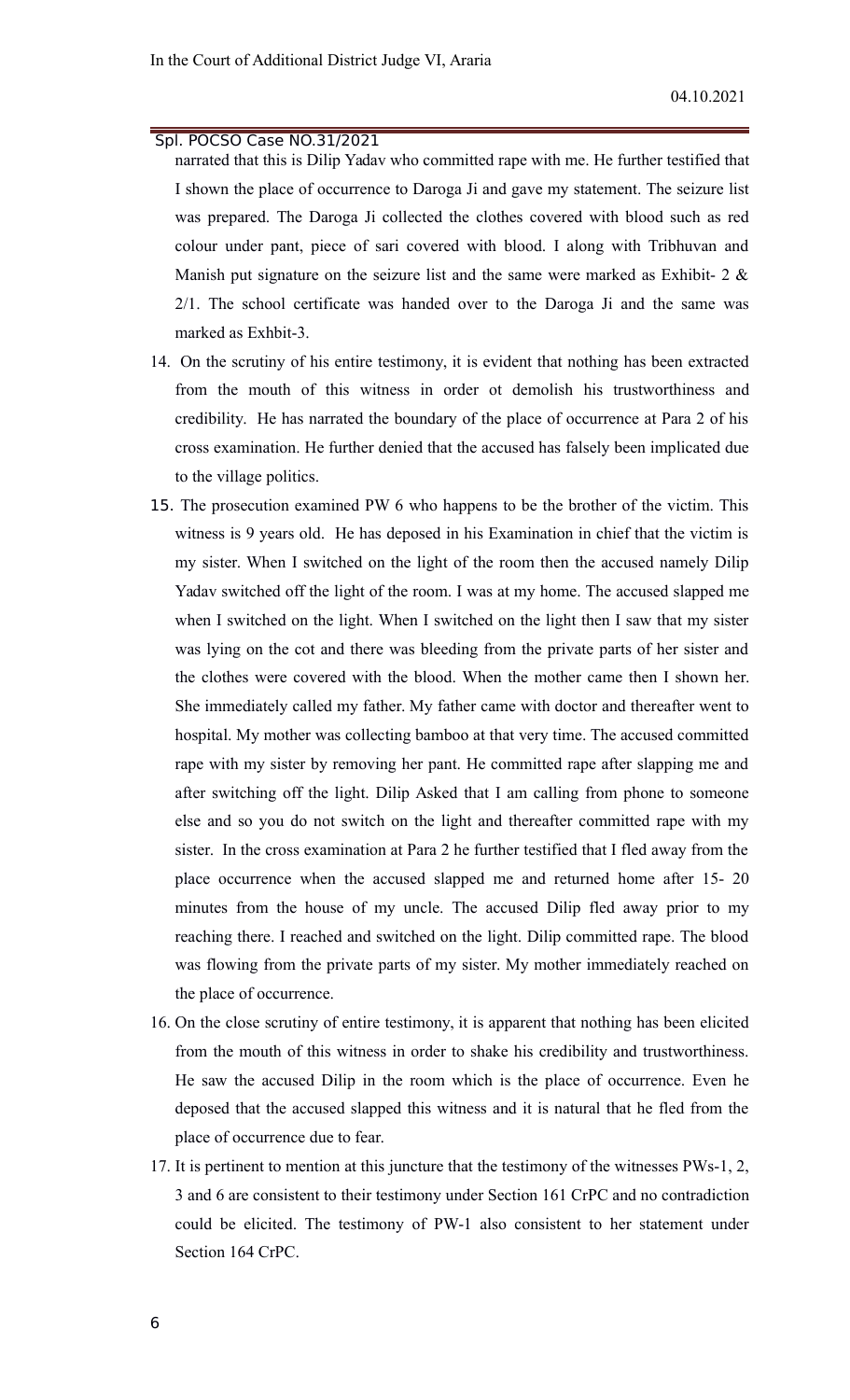- 18.Smt. Ritu Kumari, Ld. Additional Chief Judicial Magistrate recorded the statement of the victim. Ext. 11 is the victim's statement which clearly depicts that on 22-07-21, she went to wash the pots. At that time, the accused who was identified by her as Dilip Yadav, took her inside the home and removed her panty and inserted his penis into her vagina. The accused started to press her neck. She became unconscious. When she became conscious then she found bleeding from her vegina. she experienced pain, mother came and rushed to the hospital for her treatment. The Ld. Magistrate recorded the age of the victim 'X' as approx 7- 8 years.
- 19. No questions were asked regarding any animosity between her and the accused. Without confronting the witness regarding any animosity this plea cannot be taken at the stage of argument. No reason is fathomable why the accused will be entangled with a false case of such serious nature. If there was any motive, no motive could be projected during the cross-examination of the witnesses. Although she is a young girl, she was intelligent enough to perceive that the act of the accused was a shameful act. Mother's evidence also depicts that she went to the place of occurrence on shouting by the victim and saw bleeding from the private parts of the victim. Since it has also been brought in the evidence of PW 6 that the accused slapped him and he fled awaw from the place of incident due to fear and did not narrate to anyone about the incident due to fear. Same may happen with the victim as well. She could not resist with the shameful act of the accused due to fear and due to pressing of the neck. She tolerated the unbearable pain caused by the accused.
- 20. The prosecution examined P.W. 7 namely Dr. Resham Reza who has deposed in para 1 that on 27-07-2021 I was posted as medical officer at S.D.H Forbesganj. I examined the victim at 6.00 PM and found the following 1. Auxilary and Pubic hair not developed. Breast not developed. Injury- No injury mark on any part of the body excluding private parts. Midline perinnean tear was there which was repaired at some private clinic whose report is attatched with this report. Stitches intact and hymen ruptured. Microscopic examination- No spermatozoa either alive or dead seen in any of the micro field. Slive reported by Dr Ashutosh Kumar Singh, MO SDH Forbesganj. X Ray Elbow Finding- It shows appearance of only carnon and lateral epicondyl epyphysis. Dental Examination:- the dental age is about 8-10 Years as reported by Dr. Amit Kumar Dental Surgeon S.DH Forbesganj. X ray pelvis:- It shows unfused of epiphysis of iliac crest and greater trochanter and lesser trochanter. In my opinion about sexual assault- as per above finding this may be an attempt to sexual assault. In our opinion about age- as per above finding she is between 09 to 11 Years of age. This report is written and signed by me to which I identifies and also identify the signature of Dr. Amit Kumar Kumar which is marked as Exhibit 5 and 5/1.
- 21.In the cross examination, the Doctor further testified that I had not taken signature or RTI of the victim over the report. I used to examine several persons and mole may be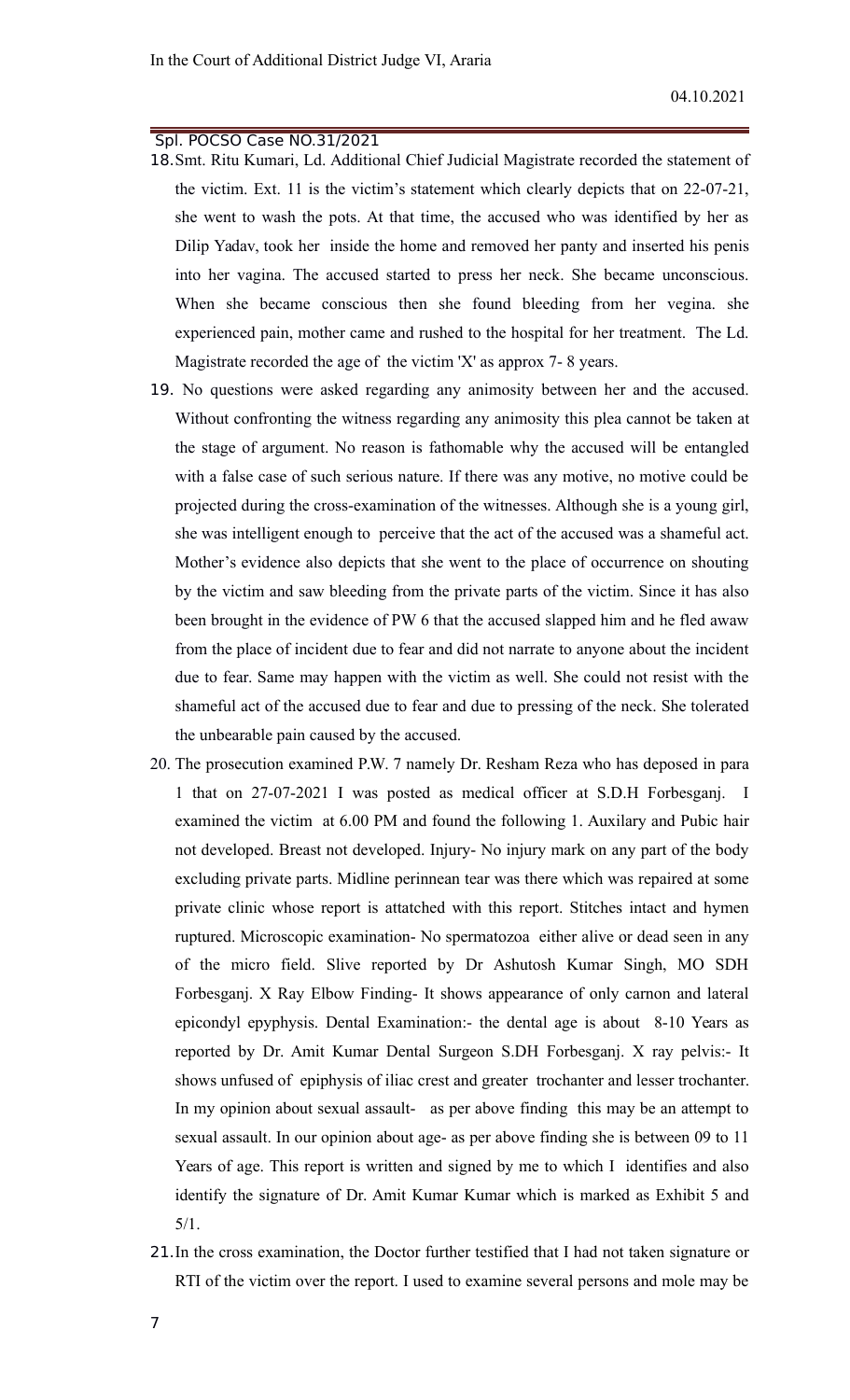found in different persons over the cheek. Due to long duration of the examination, it is difficult to identify the victim by face. Today, there is X- Ray report, further the injury may be caused through any sharp substance like keel, bamboo, Karachi etc.

- 22.The prosecution examined PW 8 namely Dr. Azharuddin who has testified in his Exammination in Chief that I along with Dr. D N Prasad were working jointly in the Royal Purnia Hospita; Forbesganj. ANM Preeti Kumari was also working in that hospital. The victim aged about 8 years was under treatment at out hospital. She was admitted at out hospital almost 15 days and was admitted on approx 23 July . right date is not known to me at this time. Today , the report produced before me was prepared with our consent but examined by Dr. DN Prasad but time to time he was consulted us. The injury report was prepared by Dr. DN Prasad was supplied to investigating officer at Doctor's chamber in the hospital. I also put the signature over the production report cum seizure list produce and witness Preeti Kumari ANM has also put her signature over that which are identified by me today itself on production by Ld. SPP before the court and the same is marked as Exhibit- 5/ 2 as a whole. The injury report which was produced today having writing and signature of Dr. D N Prasad is identified by me and the same is marked as Exhibit- 5/3 as whole.. Since I used to work with Dr. D N Prasad and he took the consultation with us during examination. Hence I am recognizing his writing and signature of Dr. D N Prasad produced today. I was conducted vaginal trauma treatment of the victim which was teared  $1 \times 1$   $\frac{1}{2}$  inch and there are 11 stitches. Today the report of Dr. DN Prasad produced was clinically and commonly examined with consultation. So I can elaborately describe the merit of th report. Presently he is not available and lives in Patna and suffering from multi ailments. Hence he is unable to come in the court. I commonly and jointly opined that injury was result of penetrative sexual assault and the same was grievous in nature.
- 23.In the cross examination, he further testified that medical board constituted for examining the victim had two doctor and one ANM along with other supporting staff. The treatment of the victim was done in her presence. The medical report was prepared by Senior Doctor namely D N Prasad. This type of injury may be also caused by sharp cutting substances. Further says that without penetration such type of injury can not be caused. It is not true that false report has been prepared by Dr. D N Prasad and with connivance of informant as well as police and I am giving false statement to implicate the accused and he did not cause such incident.
- 24.The prosecution examined PW 9 namely Priti Kumari who happens to be ANM Nurse. She deposed in her Examination in chief that on 22.07.21, the victim was brought to the hospital. She was brought in unconscious state of mind and the blood was flowing from the vagina of the victim. We took the patient as serios patient and admitted her under the observation of Dr. D N Chaupal/Prasad and Dr. Azhar and started to treat the victim. We took the victim in operation theatre where I saw that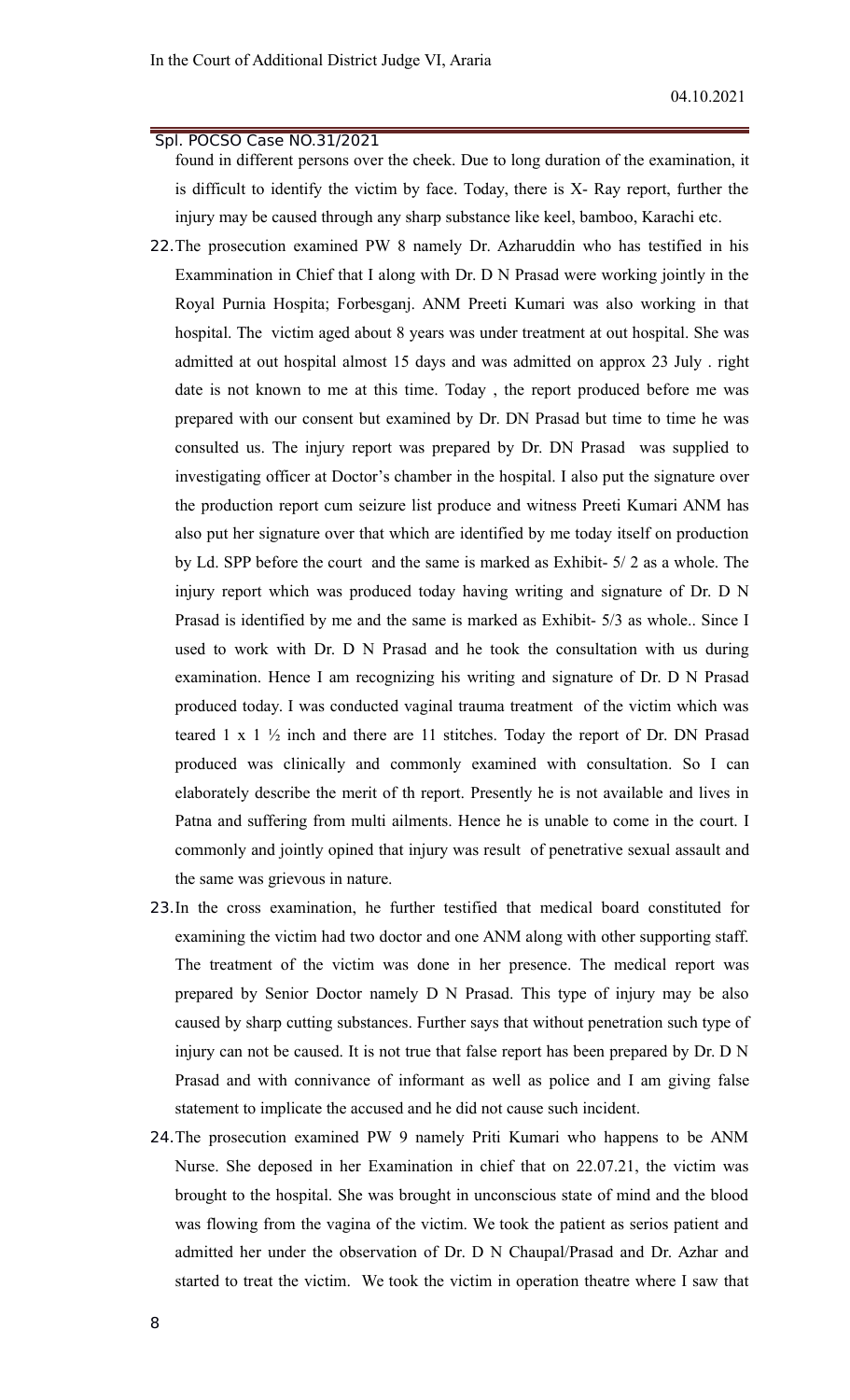- the vagina of the victim was badly injured. In order to control the bleeding, we pasted 11 stitches in internal and external parts. The victim came in conscious state of mind on 23.07.21 and she narrated about the incident in presence of her father, mother, staff of the hospital including me saying that the accused Dilip Kumar did shameful act with me. The accused namely Dilip Kumar fled away upon hearing the same. Thereafter , we called to the police. The police came and recorded the statement of the mother of the victim. The case was registered against the accused namely Dilip Kumar. The report was prepared by Dr. D N Prasad. Dr. Azhar prepared the seizure list which bears my signature and the same was marked as Exhibit-6. She further identified the writing and signature of Dr. D N Prasad.
- 25. Ext. 5 is the Medico-legal Report wherein Ext. 5/1 is the the signatures of PW-7. One another medico Legal Report of private hospital is on the record and the same is Ext-5/2. Ext. 5/3 is the signature of Dr. D N Prasad on the medico legal report. The victim was around ten years of age, and injuries were detected on private part of the victim. The doctor has also opined that the hymen of the victim was found ruptured. A total number of 11 stitches were given on the private parts of the victim in order to stop bleeding from the private parts of the victim. The PW 8 has clearly opined in his cross examination that that no such injury can be caused without penetration. As such, the penetration in vagina of the victim is proved by medico legal report.
- 26. The prosecution examined PW 10 namely Rita Kumari who happens to be the IO of this case, has deposed in her Examination in Chief that she identify the writing and signature of the SI namely Mira Kumari on the Fardbayan and on her identification the Fardbayan was marked as Exhibit-7. She has further deposed that the Forwarding on the Fardbayan is in the writing and bears the signature of the SHO namely Nand Kishor Nandan and on her identification the same was marked as Exhibit- 7/1. He has further deposed that the endorsement on the Fardbayan is in the writing and bears signature of SHO Narpatganj namely MA Haidiri and the same has been marked as Exhibit- 7/2. He has further deposed that the formal FIR is in the writing of the then SHO MA Haidiri to which she identified and the same has been marked as Exhibit-7/3. She has further deposed, she took the charge of the investigation on 29.07.21 in the light of the direction of the SP Araria. She has further deposed that she reached The Royal Purnea Emergency Hospital Forbesganj on receipt of the information and she recorded the statement of the victim. Thereafter , she recorded the statement of other witnesses which I have mention at Para 9,10, 11 & 12. I have prepared the sketch map of the place of occurrence at Para 20 of the case diary. Thereafter, the restatement of the informant was recorded. She has further deposed the seizure list of the article was prepared with respect to the article which was handed over to her by the father of the victim. The same is being presented today in the sealed cover. The same was opened in the opened court and on opening the red colour panty of the victim was found. She has further deposed that the presentation cum seizure list is in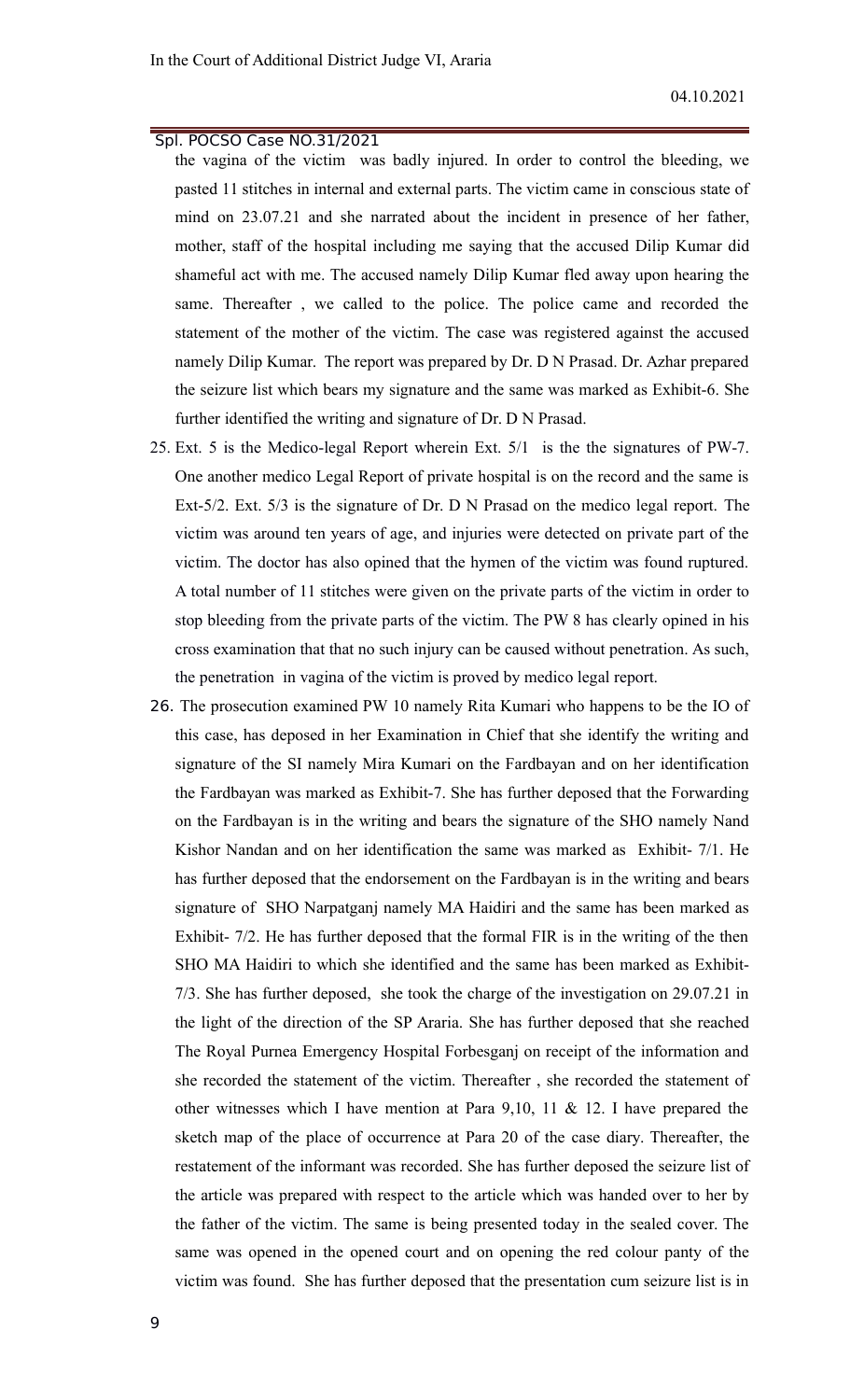my writing and bears my signature and the same was marked as Exhibit-8. She has further deposed that she proceeded to the Royal Emergency Purnea Hospital for getting the injury report where the presentation cum seizure list prepared by Dr Azhar, Dr. D N Chauhan and ANM Priti Kumari was handed over to me and both of them put their signature in my presence. To which I identify. She has further deposed the after seizing the material Exhibit, the same was sent to Forensic science laboratory Bhagalpur for the purpose of examination. The same was received by me. The said laboratory report was marked as Exhibit-9. She has further deposed that the report of referring the victim for better treatment is with me to which she identified and the same was marked as Exhibit-10. She took the victim to the court for recording the statement of the victim U/s 164 of the Cr.P.C. The acusued was arrested who confessed his guilt and in his defence statement he narrated about the incident in extenso. After completing all the formalities of investigation, she filed charge sheet on 18.09.21 as CS No. 493/21. She further produced the Material Exhibit such as Red Panty covered with blood ( Material Exhibit- 1), apiece of Sari covered with blood (Material Exhibit- 1/1). After marking the Exhibit, the same was returned to be kept safely in the Malkhana. She has further deposed that she obtained the copy of the statement recorded U/s 164 of the Cr.P.C and she further identified the writing and signature of of the Ld. ACJM V Smt. Ritu Kumari and the same was marked as Exhibit-11.

- 27.On the closed scrutiny of her entire testimonies, it is evident that the IO has well proved the place of occurrence and no defect in the investigation was pointed by the accused. The defect as pointed out is not material one. The defence did not dispute the place of occurrence and the place where the incident of the rape was committed.
- 28.Admittedly, in the case in hand, the entire case is based on circumstantial evidence as well as direct evidence. The testimony of the PW 1 who happens to be the victim of the case suggest that her testimonies are consistent in view of Section 161 and 164 of the Cr.P.C. Similarly, the statement of the mother and father of the victim is also consistent and no inconsistencies has been brought by the defence in the cross examination. The PW 6 is brother of the victim who seen the accused with her sister and he is also one of the injured witness as the accused slapped him before committing the shameful act with his sister and he fled away from the place of occurrence out of fear. Now, the court is to see – whether the circumstances from which the conclusion of the guilt is to be drawn should in the first instance be fully established and all the facts so established should also be consistent with only one hypothesis i.e. guilt of the accused, which would mean that the onus lies on the prosecution to prove that the chain of event is complete and not to leave any doubt in the mind of the Court.
- 29. First circumstance is that the victim went to wash the pots outside her home and her mother was engaged in collecting bamboos outside her home. Second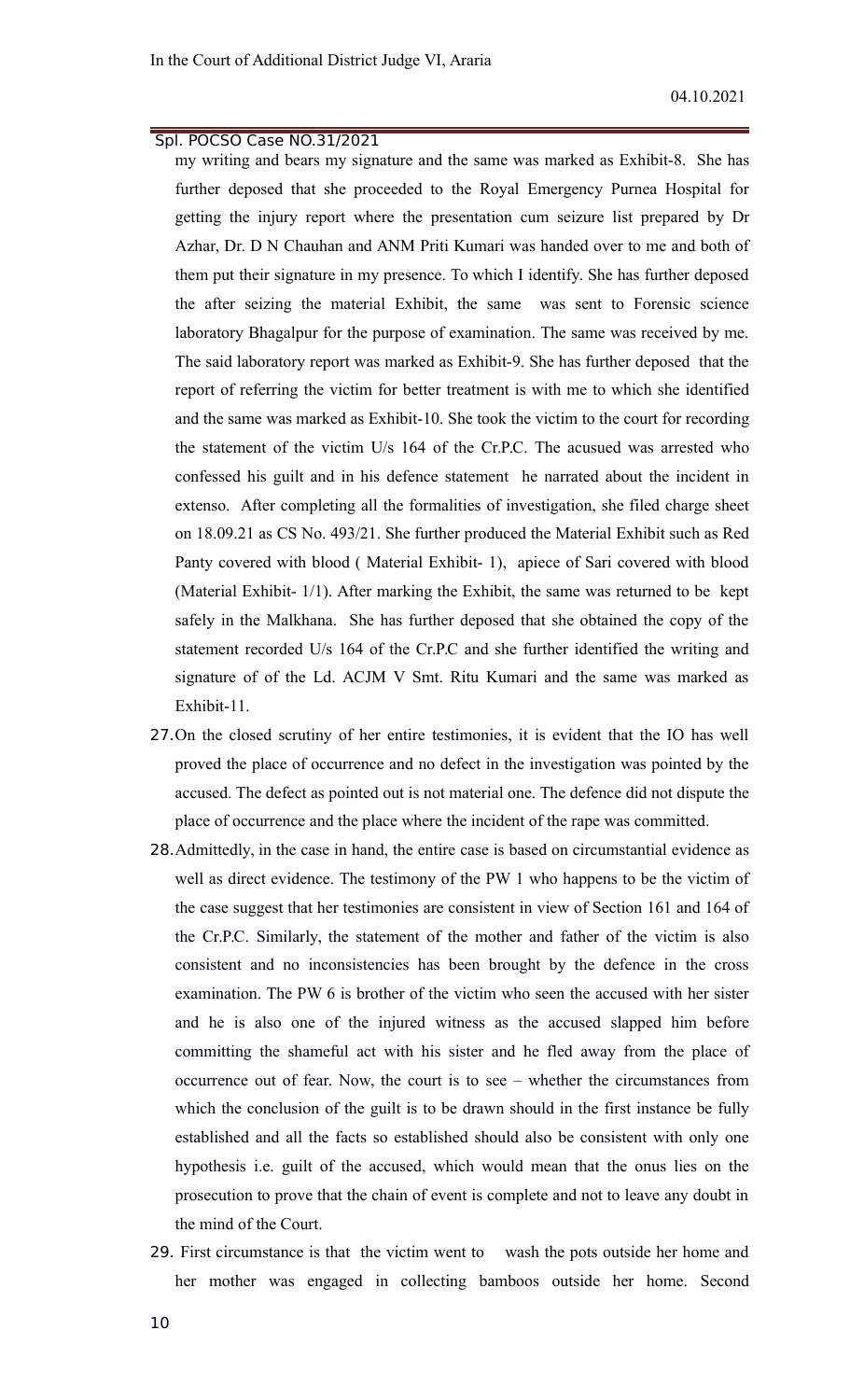circumstances is that the accused found the victim to be alone and as such took the advantage of her lonliness took her inside the home. The bother of the victim (PW 6) came and switched on the light of the room on which the accused forbidden him to switch on the light and he slapped PW 6 and he fled away from the house out of fear. The victim girl saw the accused in the Royal Hospital at Purina where she came in the state of consciousness and on becoming conscious, she identified the accused and the accused fled from the hospital. The medico legal report suggests that she was raped as her hymen was found ruptured and there was bleeding from private parts of the victim. A number of 11 stitches were given on the private parts of the victim during the course of treatment.

- 30. The evidence of PW-1 was fortified by the evidence of other witnesses such as PW 6. Considering the fact that the evidence of PW-1 and PW 6 was consistent to her testimony under Section 161/164 CrPC, it is held that there is clinching evidence that the accused is complicit and that the accused committed sexual assault on the victim. There is clinching evidence that, the accused took the victim inside the house and he committed penetrative sexual assault upon her by inserting his penis into her vagina.
- 31. The victim's evidence has to be relied to fasten the guilt on the accused. It is also true that as the POCSO Act is embalmed by presumption under Sections 29 and 30 of the Act, which is reproduced herein below as ready recknoner.
- 32. Presumption as to certain offence: Where a person is prosecuted for committing or abetting or attempting to commit any offence under sections 3, 5, 7 and section 9 of this Act, the Special Court shall presume, that such person has committed or abetted or attempted to commit the offence, as the case may be unless the contrary is proved. 30. Presumption of culpable mental state: (1) In any prosecution for any offence under this Act which requires a culpable mental state on the part of the accused, the Special Court shall presume the existence of such mental state but it shall be a defence for the accused to prove the fact that he had no such mental state with respect to the act charged as an offence in that prosecution. (2) For the purposes of this section, a fact is said to be proved only when the Special Court believes it to exist beyond reasonable doubt and not merely when its existence is established by a preponderance of probability. Explanation.—In this section, "culpable mental state" includes intention, motive, knowledge of a fact and the belief in, or reason to believe, a fact.
- 33. Presumption fastens the guilt against the accused. The statement of the victim under Section 164 CrPC is consistent to her evidence. The statement of PW-1 pointed that she was taken away by accused from her outside the house and after taking her at his house, he removed the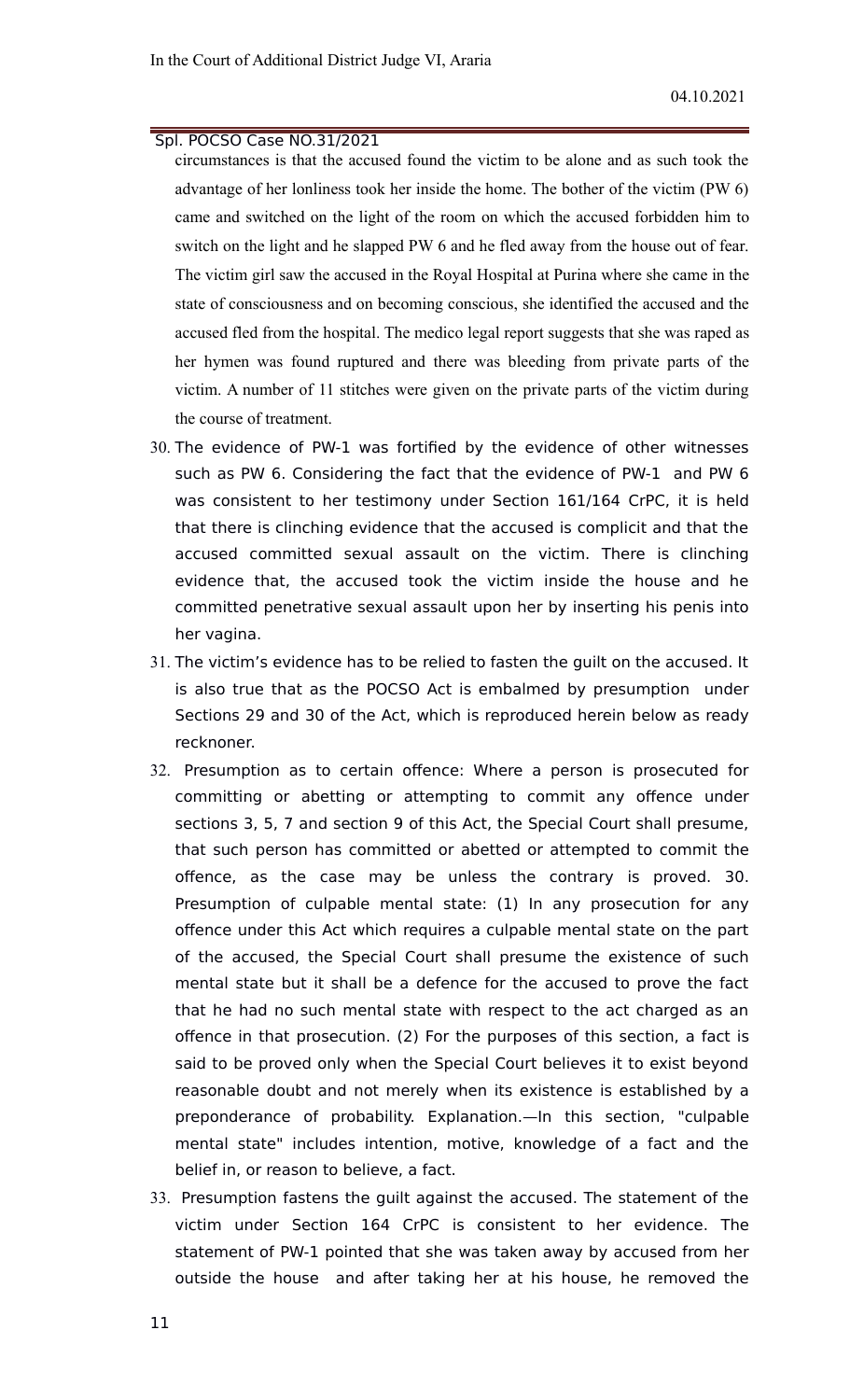- victim girl's panty and then insert and rubbed his penis into her vagina and she in her statement recorded u/s-164 CrPC and u/s161 CrPC made similar statement. Police recorded statement on the date of lodging the ejahar, learned Magistrate recorded her statement after she was being produced on stretcher and her evidence was recorded before the court in camera and she in all the stages made similar statement that accused taking her to his house from her inside the house, removed her panty and insert and rubbed his penis in to her vagina.
- 34.PW- 4 & 5 stated that they too heard incident from the parents of the victim on the date of incident. PW- 4  $\&$  5 also heard the incident on the date of incident.
- 35. In State of Punjab Vs Gurmeet Singh,(1996)2 SCC 384 Hon'ble Apex Court again observed with regard to the testimony of prosecutrix "In cases involving sexual molestation, supposed considerations which have no material effect on the veracity of the prosecution case or even discrepancies in the statement of the prosecutrix should not, unless the discrepancies are such which are of fatal nature, be allowed to throw out an otherwise reliable prosecution case. The inherent bashfulness of the females and the tendency to conceal outrage of sexual aggression are factors which the Courts should not over-look. The testimony of the victim in such cases is vital and unless there are compelling reasons which necessitate looking for corroboration of her statement, the courts should find no difficulty to act on the testimony of a victim of sexual assault alone to convict an accused where her testimony inspires confidence and is found to be reliable. Seeking corroboration of her statement before relying upon the same, as a rule, in such cases amounts to adding insult to injury. Why should the evidence of a girl of a woman who complains of rape or sexual molestation, be viewed with doubt, disbelief or suspicion? The Court while appreciating the evidence of a prosecutrix may look for some assurance of her statement to satisfy its judicial conscience, since she is a witness who is interested in the outcome of the charge levelled by her, but there is no requirement of law to insist upon corroboration of her statement to base conviction of an accused. The evidence of a victim of sexual assault stands almost at par with the evidence of an injured witness and to an extent is even more reliable. Just as a witness who has sustained some injury in the occurrence, which is not found to be self inflicted, is considered to be a good witness in the sense that he is least likely to shield the real culprit, the evidence of a victim of a sexual offence is entitled to great weight, absence of corroboration notwithstanding. Corroborative evidence is not an imperative component of judicial credence in every case of rape. Corroboration as a condition for judicial reliance on the testimony of the prosecutrix is not a requirement of law but a guidance of prudence under given circumstances. It must not be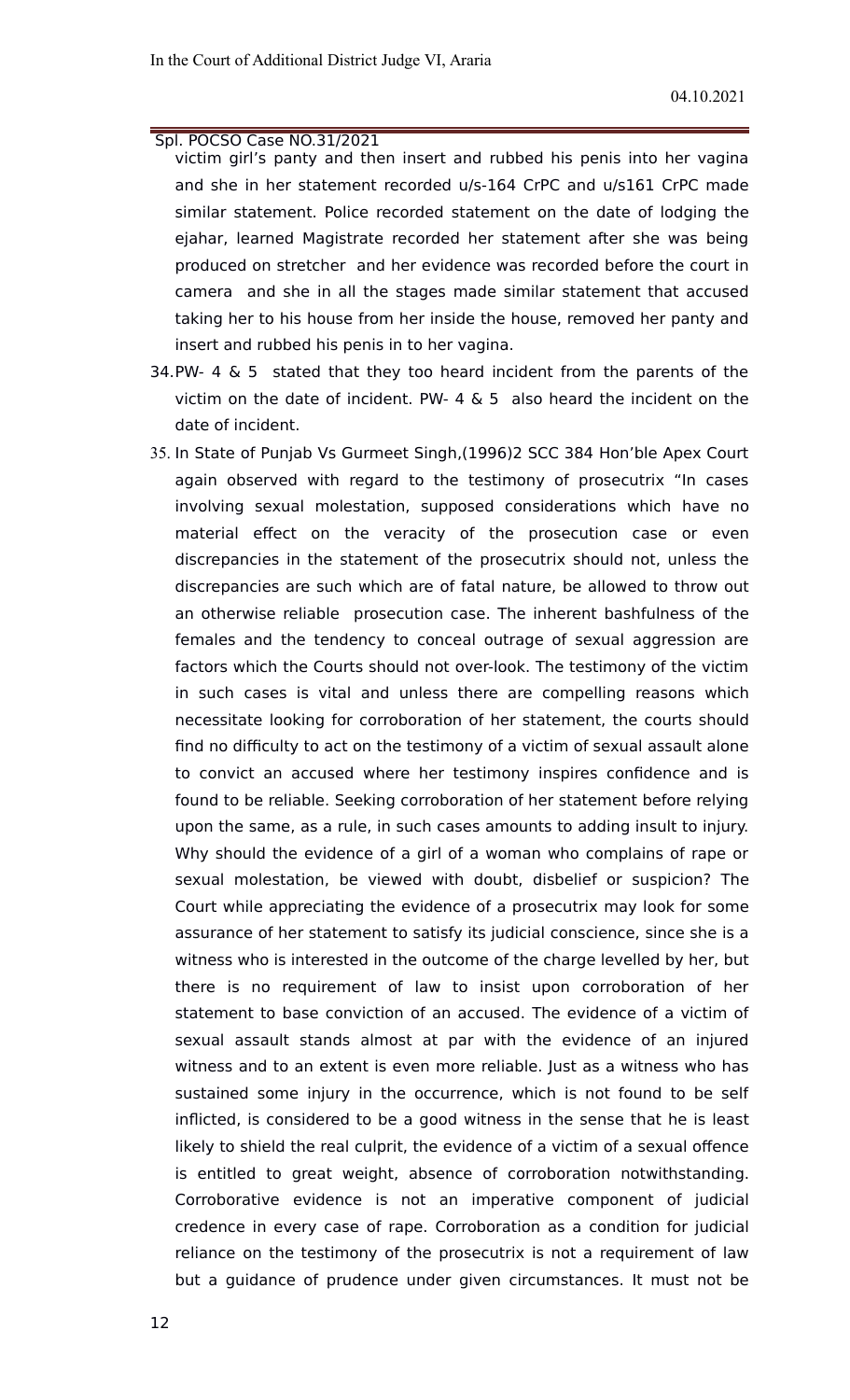- over-looked that a woman or a girl subjected to sexual assault is not an accomplice to the crime but is a victim of another person's lust and it is improper and undesirable to test her evidence with a certain amount of suspicion, treating her as if she were an accomplice. Inferences have to be drawn from a given set of facts and circumstances with realistic diversity and not dead uniformity lest that type of rigidity in the shape of rule of law is introduced through a new form of testimonial tyranny making justice a casualty. Courts cannot cling to a fossil formula and insist upon corroboration even if, taken as a whole, the case spoken of by the victim of sex crime strikes the judicial mind as probable.
- 36. The victim of the present case in a lucid manner stated accused after taking her into inside house removed hers panty and insert and rubbed his penis in her vagina that attracts the ingredients of section 3 of the POCSO Act and there is nothing to disbelief her piece of testimony which is reliable, acceptable beyond all reasonable doubt.
- 37. With regard to the point of child witness, I find testimony of victim passed out all the test and her consistent statement in all the stages with corroboration makes her piece of statement reliable and acceptable piece of evidence. In Sakhare Vs. State of Maharastra (1997) 5 SCC 341, Hon'ble Apex Court observed- "A child witness if found competent to deposed to the faith and reliable one such evidence could be the basis of conviction. In other words even in the absence of oath the evidence of a child witness can be considered u/s- 118 of the Evidence Act provided that such witness is able to understand the questions and able to give rational answers thereof. The evidence of a child witness and credibility thereof would depend upon the circumstances of each case. The only precaution which the court should bear in mind while recording the evidence of a child witness is that the witness must be reliable one and his/her demeanour must be like any other competent witness and there is no likelihood of being tutored". 31. In Mangoo & Anr Vs. State of Madhya Pradesh, AIR 1995 SC 95, Hon'ble SC hold "this court while dealing with the evidence of a child witness observed that there was always scope to tutor the child, however, it cannot be a ground to come to conclusion that the child witness must have been tutored. The court must determine as to whether the child has been tutored or not. It can be ascertained by examining the evidence and from the contents thereof as to whether there are any traces of tutoring"
- 38. In Digambar Vishnav and another vs. State of Chhattisgarh, 2019 (196) AIC 34(SC). In para 23 of the judgment Hon'ble Supreme Court discussed as: "36. It is a settled principle of law that a child witness can be a competent witness provided statement of such witness is reliable, truthful and is corroborated by other prosecution evidence. The court in such circumstances can safely rely upon the statement of a child witness and it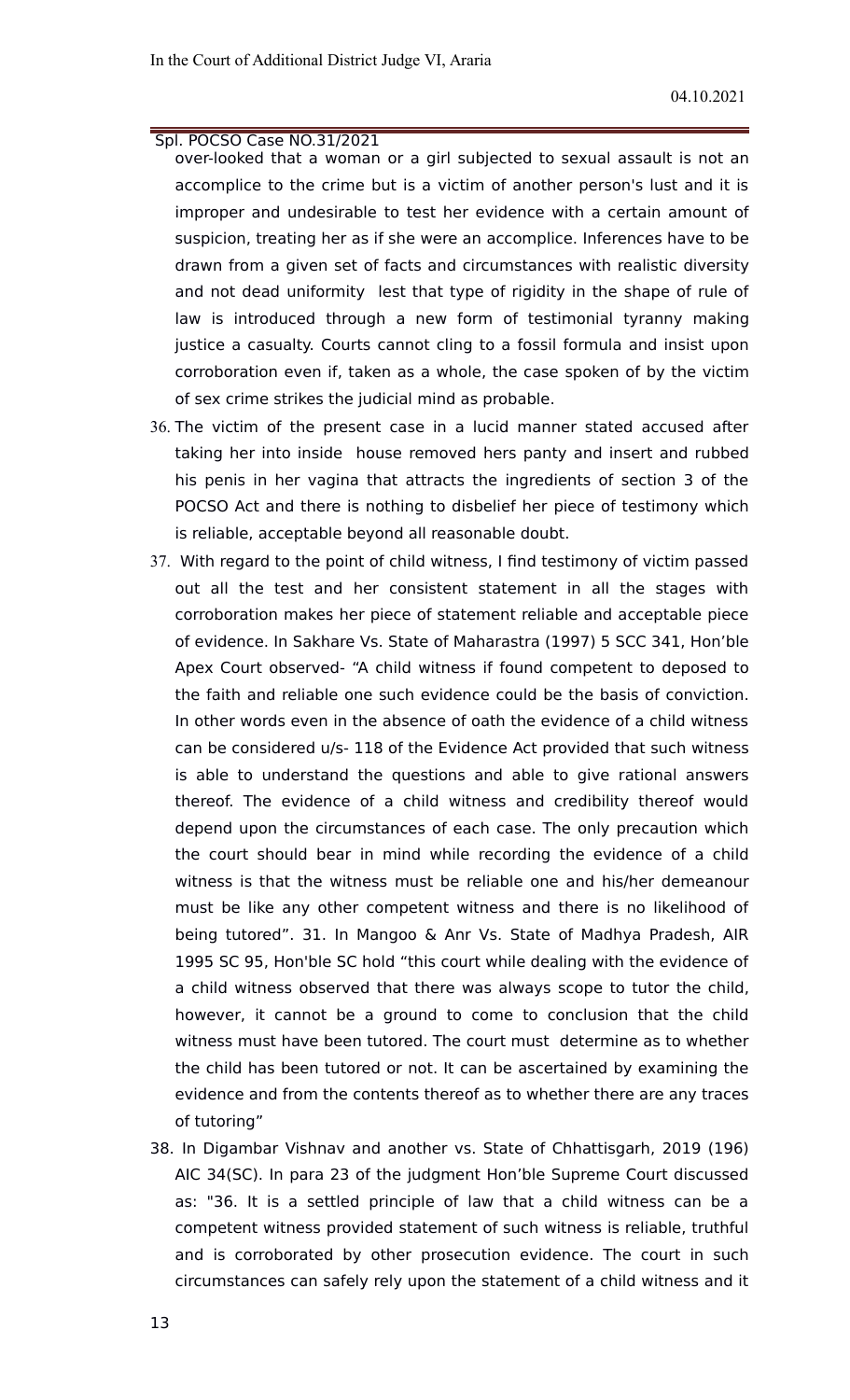can form the basis for conviction as well. Further, the evidence of a child witness and credibility thereof would depend upon the circumstances of each case. The only precaution which the court should bear in mind while assessing the evidence of a child witness is that the witness must be a reliable one and his/her demeanour must be like any other competent witness and that there exists no likelihood of being tutored. There is no rule or practice that in every case the evidence of such a witness be corroborated by other evidence before a conviction can be allowed to stand but as a rule of prudence the court always finds it desirable to seek corroboration to such evidence from other reliable evidence placed on record. Further, it is not the law that if a witness is a child, his evidence shall be rejected, even if it is found reliable. 'But having deep perusal and scrutnising the statement of both the child i.e. victim aged about 8 years and her brother who has deposed as P.W. 6 aged about 9 years it is clearly evident that serially they have corroborated the fact mentioned in written report. Moreover in the case of rape, there is least chance of direct witnesses or eye witness but in this case the brother of the victim is eye witness and in fact he was also tortured during course of committing crime by the accused in form of stopping him which cannot be ruled out mere on the ground that he is child, rather nothing extracted from the mouth of this witness which falsify the incident.

- 39. Section 3 of the POCSO Act defines penetrative sexual assault which says a person is said to commit penetrative sexual assault if (a) he penetrates his penis, to any extent, into the vagina, mouth, urethra or anus of a child or makes the child to do so with him or any other person; or (b) he inserts, to any extent, any object or a part of the body, not being the penis, into the vagina, the urethra or anus of the child or makes the child to do so with him or any other person; or (c) he manipulates any part of the body of the child so as to cause penetration into the vagina, urethra, anus or any part of the body of the child or makes the child to do so with him or any other person; or (d) he applies his mouth to the penis, vagina, anus, urethra of the child or makes the child to do so to such person or any other person.
- 40. To bring home the charge u/s-376 (A) (B) IPC prosecution must prove the ingredients of section 375 IPC and also to prove that the victim is below 12 years. Section 375 IPC says: "A man is said to commit rape if he – (a) penetrates his penis, to any extent, into the vagina, mouth, urethra or anus of a woman or makes her to do so with him or any other person; or (b) inserts, to any object or a part of the body, not being the penis, into t he vagina, the urethra or anus of a woman or makes her to do so with him or any other person; or (c) manipulates any part of the body of a woman so as to cause penetration into the vagina, urethra, anus or any part of the body of such woman or makes her to do so with him or any other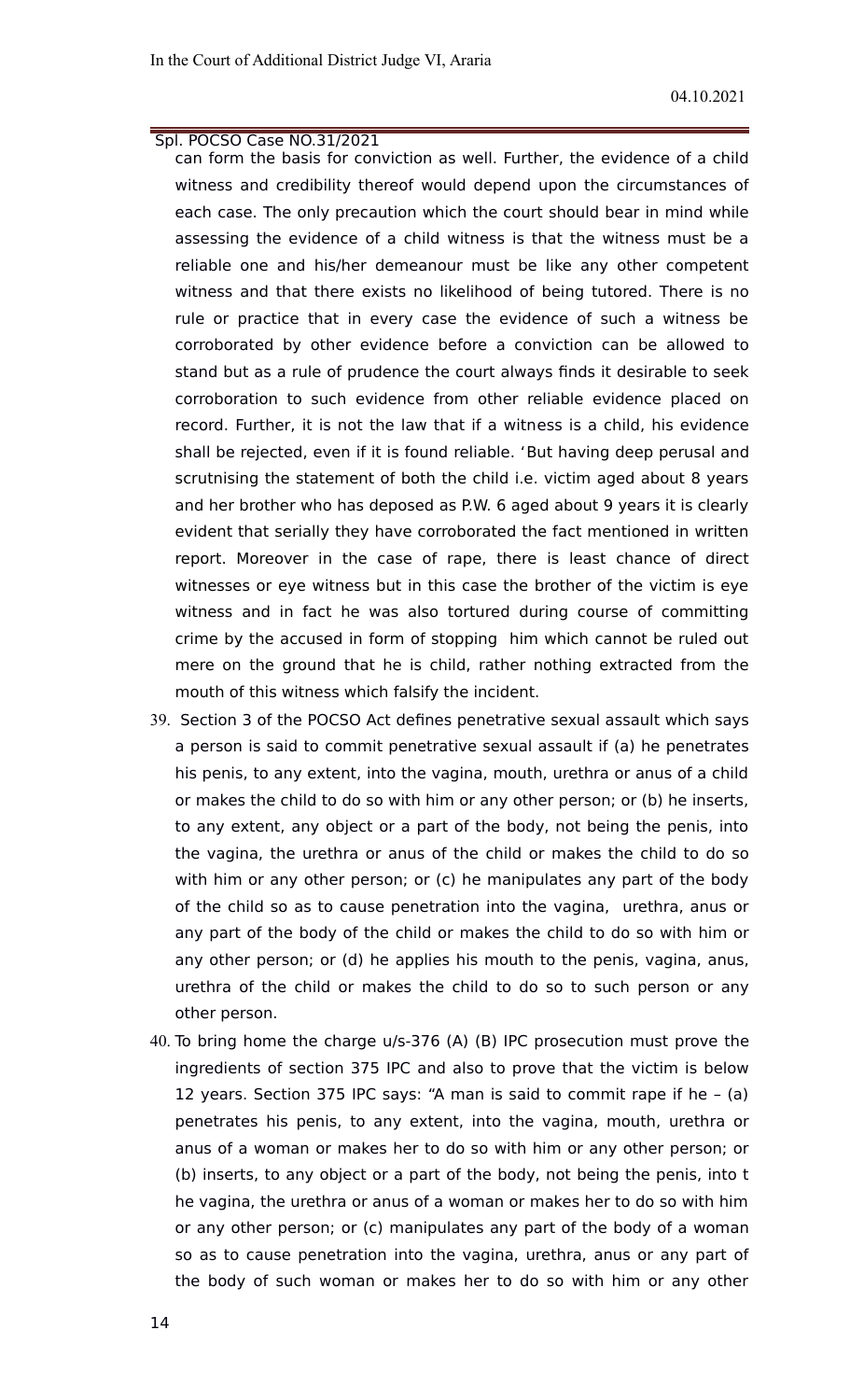person; or (d) applies his mouth to the vagina, anus, urethra of a woman or makes her to do so with him or any other person.

- 41. The radiological estimated age of the victim is below 12 years and above 10 years. I/O stated victim is aged about 10 years old. Victim stated her age as 8 years. PW-3 father of the victim stated her daughter is 8 years old. Pw-2 also stated age of the victim as 8 yrs. The IO stated police took date of birth certificate (Exhibit-3 ). I/O, PW-10 in her statement confirmed that she collected the birth certificate of the victim and date of birth is 02/10/20, date of incident is 22/07/21 and age is about 11 years on the date of incident.
- 42. The doctors evidence pointed on examination of the victim she found her hymen ruptured and there was excessive bleeding from her private parts. Defence tried to explain that hymen may be ruptured due to some other reason such as fall from bicycle on ground or injury caused by any other objects but while cross examining the PW 7, 8 & 9, not a single question put to her that she rides on bicycle and falls from bicycle either on the date of incident or on earlier occasion. Here hymen not seen, probably ruptured means ruptured, and excessive bleeding along with unconsciousness found that indicates sexual assault on the victim, the absence of semen may be due to medical examination of the victim after some day of the incident, therefore, absence of semen does not weaken the prosecution case when injury found in the private parts of the victim who is a girl of 11 years. The oral as well as medical examination established that on the date of incident accused taking victim to his house, removed her panty and insert and rub his penis into her vagina, and statement of the victim clearly brings home the ingredients of section 3 of the POCSO Act.
- 43. In the case in hand, victim categorically stated accused inserts his penis (private part) into her vagina. Hence, male sex organ put into the female sex organ and thus fulfill the ingredients of section 375(a), (b) and (c) and victim is below the age of 12 years which attract the ingredients of section 376(AB) IPC. That victim is a minor and was aged below 12 years has been proved beyond all reasonable doubt which satisfy the clause (m) of section 5 of the POCSO Act satisfies which attracts ingredients of section 6 of the POCSO Act. Apart from that the provision of Cr.P.C. mentioned in Sec. 221(2) Cr.P.C which also gives liberty as per facts and evidence to increase the charge saying that "if in such a case the accused is charged with one offence, and it appears in evidence that he committed a different offence for which he might have been charged under the provision of sub section 1 as happened in this case. He may be convicted of the offence which he is shown to have committed, although he was not charged with it." Therefore in the light of provision mentioned in Cr.P.C. Section 6 of the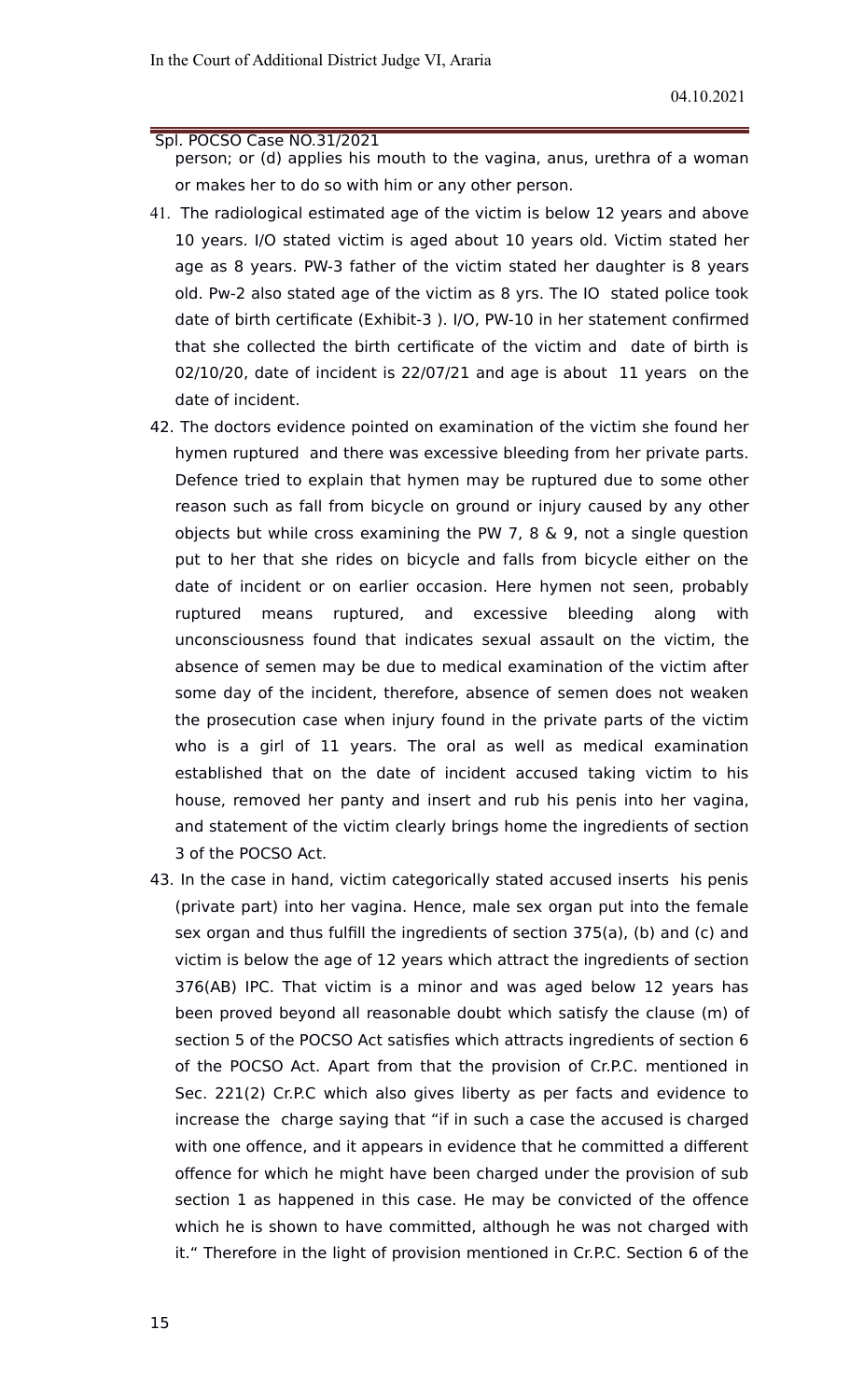POCSO Act became relevant and admissibile and ingredient of the section 6 of POCSO fulfills literally.

- 44. From my aforesaid discussion I come to my considerate finding that prosecution fairly able to bring home the charge of section 376(AB) IPC and charge of section 6 of the POCSO Act against the accused namely Dilip Kumar Yadav beyond all reasonable doubt.
- 45.In the result, I hold accused Dilip Kumar Yadav guilty of committing offence punishable u/s-376(AB) IPC and section-6 of the POCSO Act and accordingly, I convict the accused Dilip Kumar Yadav u/s-376(AB) IPC and section-6 of the POCSO Act. It is relevant here to mention that the charges U/s 4 was framed in place of Section 6 of the Act. As such this court exercises jurisdiction U/s 221 of the Cr.P.C. and convict the accused U/s 6 of the POCSO Act even if charges were not framed U/s 6 of the Act.
- 46.Considering the facts and circumstances of the case and nature of the offence committed by the convicted accused Dilip Kumar Yadav , he is not entitled the benefit of Probation of Offender Act or section 360 I.P.C. Put up for hearing on the point of sentence.

Sd/-

( Shashi Kant Rai) Special Judge POCSO, Araria 04.10.2021

This Judgment is written, corrected, signed by me and pronounced in the open Court.

Sd/-

# ( Shashi Kant Rai) Special Judge POCSO, Araria 04.10.2021

#### **ORDER ON THE POINT OF SENTENCE**

Present :- Ld. Special PP for the State.

Ld. Counsel for Defence

Convict Dilip Kumar Yadav through video conferencing

1. The learned counsel for the convicts is present. The learned Addl. Public Prosecutor is also present. I have heard the arguments advanced by learned counsel for the convicts and the learned Addl. Public Prosecutor on the question of sentence The learned counsel for the convicts have submitted that the convict person is layman. Learned counsel for the accused prays for leniency as accused is young boy and the sole member of the family. He has to look after the family.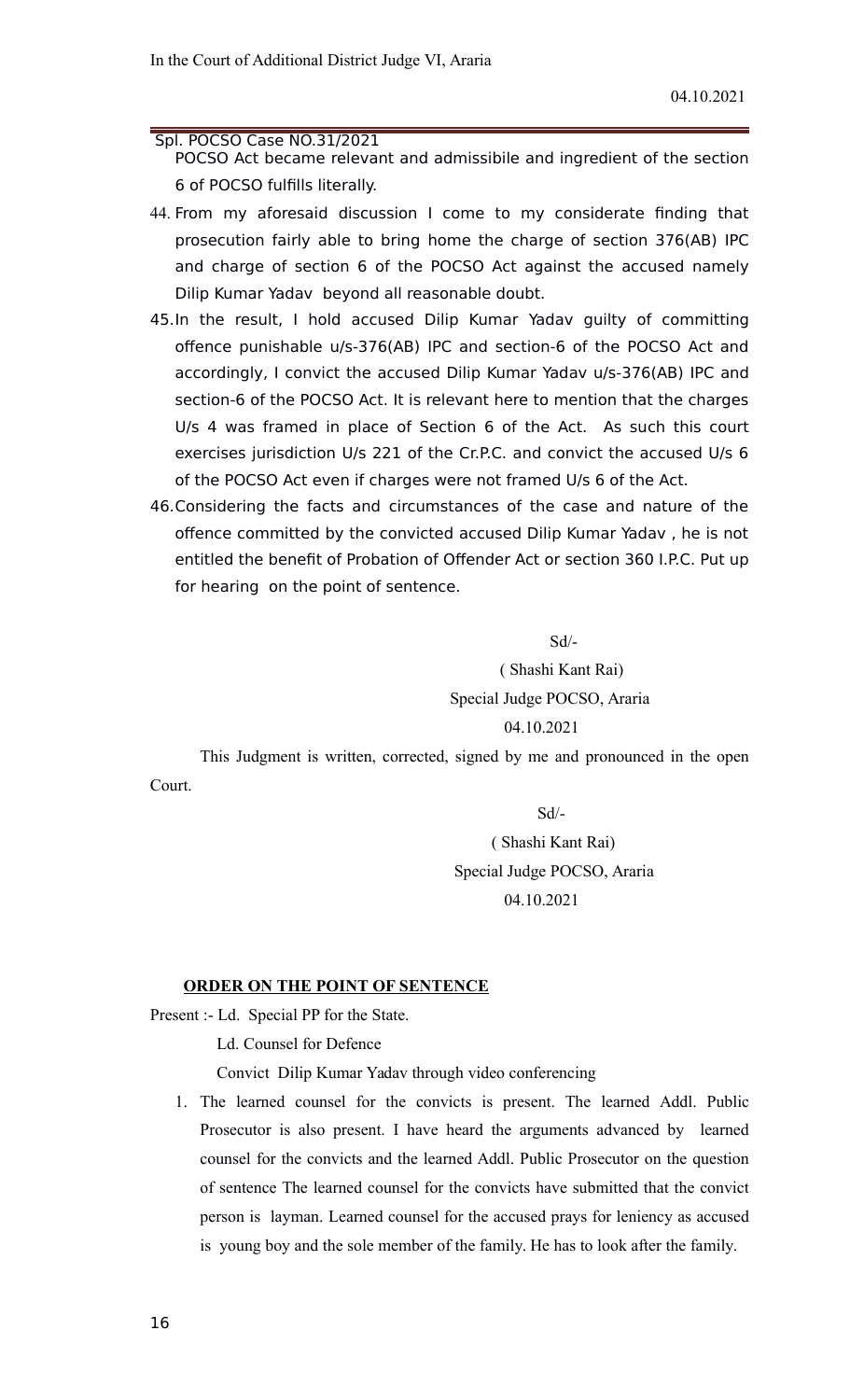- 2. I have also heard the convict namely Dilip Kumar Ydav. The convict s submitted as follows: (i) He is the only earning member of his poor family. He is no way involved with any offence and prayed to take a lenient view in imposing sentence against him.
- 3. On the other hand, the Learned Special Public Prosecutor has submitted that considering the manner in which the convicts have committed the rape with her as she was anyhow saved, maximum punishment prescribed by the law may be imposed upon the convicts.
- 4. After hearing learned Special PP and learned defence counsel and the accused on the point of sentence and further taking into account the offence which has been committed by accused and its impact on the society and increasing trend of sexual assault, rape case on the woman, child, I am of the opinion that the offence which have been committed by the accused who is aged about 30 years and age of the victim girl who is a 8-9 years old who is about 20 years younger to accused who had not yet developed any sign of secondary sex, the accused does not deserve any leniency.
- 5. Further taking into account of provision of section 42 of the POCSO Actwhen accused is found guilty both under the provisions of POCSO Act and under Indian Penal Code then where the degree of punishment is more will suffice the justice and accordingly, I find that the punishment u/s-376(AB) will equally serve the justice to section 6 of the POCSO Act.
- 6. Section 42 of the POCSO Act says: "42. Alternative punishment.- Where an act or omission constitute an offence punishable under this Act and also under section 166A, 354-A, 354-B, 354-C, 354-D, 370, 370-A, 375, 376, [376-A, 376-B, 376-C, 376-D, 376-AB, 376-DA, 376-DB] 376-E, or section 509 of the Indian Penal Code then, notwithstanding anything contained in any law for the time being in force, the offender found guilty of such offence shall be liable to punishment only under such law or this Act as provides for punishment which is greater in degree."
- 7. Coming to section 42 of the POCSO Act, I find that act of accused constitute an offence which is punishable u/s-376(AB) IPC and punishment prescribed in section 376(AB) of IPC is greater in degree. Therefore, I am of the considered opinion, if accused is sentenced u/s-376(AB) IPC it will also serve the purpose of section 6 of the POCSO Act as nature of offence is same. Accordingly, for the offence committed by the accused u/s-6 of POCSO Act which is equivalent to the offence u/s-376(AB) IPC, I deem it fit to sentence the accused u/s-376(AB) of the Indian Penal Code and same will do the justice.
- 8. However, before deciding upon the quantum of the sentence to be imposed, it would not be out of place to discuss the sentencing guidelines as laid down by the pronouncements of the Hon'ble SC. In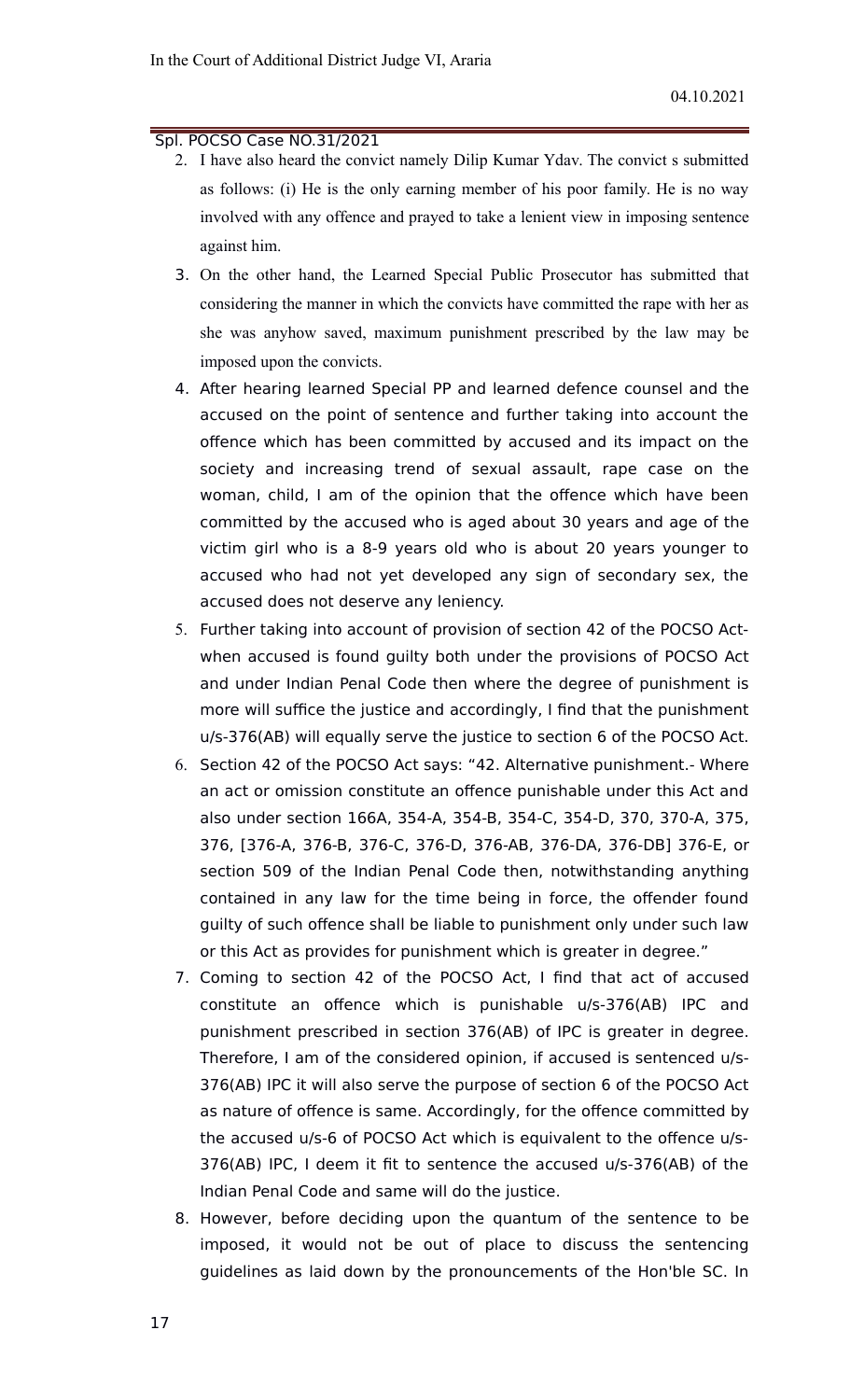- Dhanajoy Chakravarty @Dhanna vs State of West Bengal [(1994) 2 SCC 220], the Hon'ble Supreme Court held: "15...Imposition of appropriate punishment is the manner in which the courts respond to the society's cry for justice against the criminals. Justice demands that courts should impose punishment befitting the crime so that the courts reflect public abhorrence of the crime..." Gentela Vijayavardhan Rao and Another v. State of A.P. [(1996) 6 SCC 241], following Dhananjoy Chatterjee (supra), states the principles of deterrence and retribution but the same cannot be categorized as right or wrong. So much depends upon the belief of the judges. The Hon'ble Supreme Court in a decision in Shailesh Jasvantbhai and Another v. State of Gujarat and Others [(2006) 2 SCC 359], opined: "7. The law regulates social interests, arbitrates conflicting claims and demands. Security of persons and property of the people is an essential function of the State. It could be achieved through instrumentality of criminal law. Undoubtedly, there is a cross-cultural conflict where living law must find answer to the new challenges and the courts are required to mould the sentencing system to meet the challenges. The contagion of lawlessness would undermine social order and lay it in ruins. Protection of society and stamping out criminal proclivity must be the object of law which must be achieved by imposing appropriate sentence. Therefore, law as a cornerstone of the edifice of "order" should meet the challenges confronting the society."
- 9. It thus appears that the Hon'ble courts have laid down that the sentencing should be proportionate to the magnitude and the gravity of the crime and should not be unduly lenient as from the facts and evidence it appears that leniency is award to the accused will defeat the justice.
- 10.Accordingly, convicted accused Dilip Kumar Yadav is sentenced to undergo rigorous imprisonment for life which means imprisonment for the remainder of the natural life of the convicted accused Dilip Yadav with fine of Rs. 50,000/- in default Simple Imprisonment for one (01) month under section 376(AB) IPC and this will equally serve the punishment u/s-6 of the POCSO Act in view of section 42 of the POCSO Act, out of slapped amount i.e. Rs. 50,000/- 75% will be given to victim of this case as per provision laid u/s 357 of the Cr.P.C.
- 11. Let furnish free copy of Judgment to convicted accused Dilip Kumar Yadav.
- 12. The convicted accused is told that he has right to appeal against the judgment and order of conviction and sentence passed by this court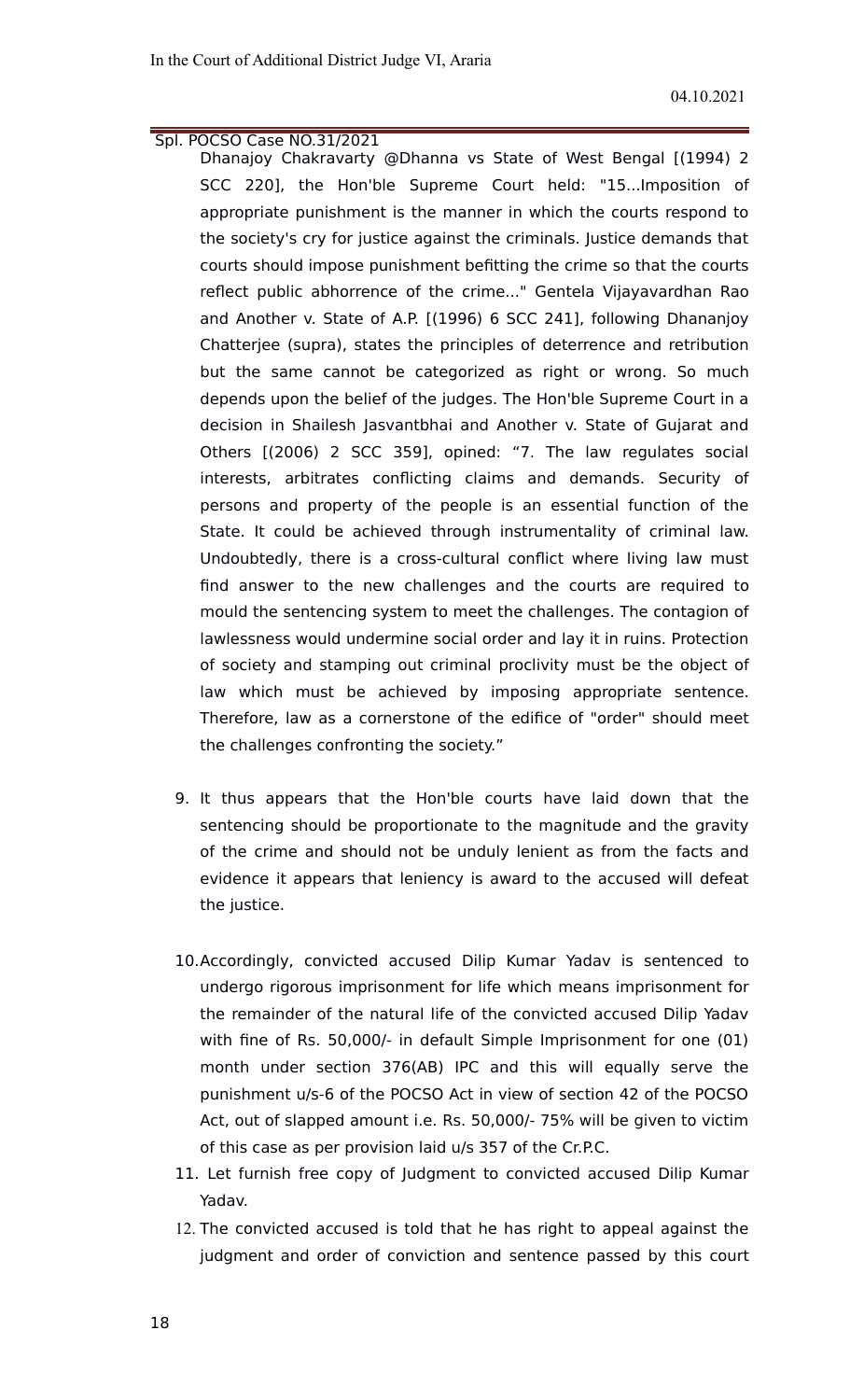- before Hon'ble High court through the jail authority or independently of his own.
- 13. Convicted accused is further informed that he is entitled free legal aid to prefer appeal before the Hon'ble High court.
- 14.As the victim of the case is a victim of rape case and she is a victim at the very tender age, so State has a right to take care of her and therefore, the victim is entitled to compensation under Victim Compensation Scheme. Learned Secretary, DLSA, Araria will pay compensation as Rs. 2,00,000/- payable to the victim Miss 'X' (PW-1). Send copy of judgment and order with relevant documents to the Secretary, District Legal Services Authority, Araria for information and necessary action. It is not out of place to mention here that Rs. 5,00,000/- as intrem compensation had been given to victim to continue her medical assistance when she came for the statement to be recorded u/s 164 of the Cr.P.C.
- 15. Send copy of judgment to learned District Magistrate Araria u/s 365 Cr.P.C. D.M., Araria.
- 16.Let the copy of this judgement be uploaded upon the official website. Let the copy of the judgement be given to DLSA, Secretary, Araria, S.P. Araria needful.
- 17.Seized articles be disposed of as per the prevalent rules.

**Sd/-**

 (Shashi Kant Rai) Special Judge POCSO, Araria 04.10.2021

# **A. Prosecution** Rank | Name | NATURE OF EVIDENCE (EYE WITNESS, POLICE WITNESS, WITNESS.

**LIST OF PROSECUTION/DEFENCE/COURT WITNESSES**

|                 |                         | <b>LAPEKI</b><br>WIINESS.<br><b>NIEDICAL</b> |
|-----------------|-------------------------|----------------------------------------------|
|                 |                         | WITNESS, PANCH<br>WITNESS,                   |
|                 |                         | <b>OTHER WITNESS)</b>                        |
|                 | Victim                  |                                              |
| PW1             |                         |                                              |
| PW <sub>2</sub> | Informant               |                                              |
| PW <sub>3</sub> | Husband<br>of<br>the    |                                              |
|                 | informant and father of |                                              |
|                 | victim                  |                                              |
| PW4             | Tribhuvan Yadav         |                                              |
| <b>PW 5</b>     | Krityanand Yadav        |                                              |
| <b>PW6</b>      | Brother of the victim   |                                              |
| <b>PW</b> 7     | Dr. Reshma Reza         | Medical Officer                              |
| <b>PW8</b>      | Dr. Azaharuddin         | Medical Officer                              |